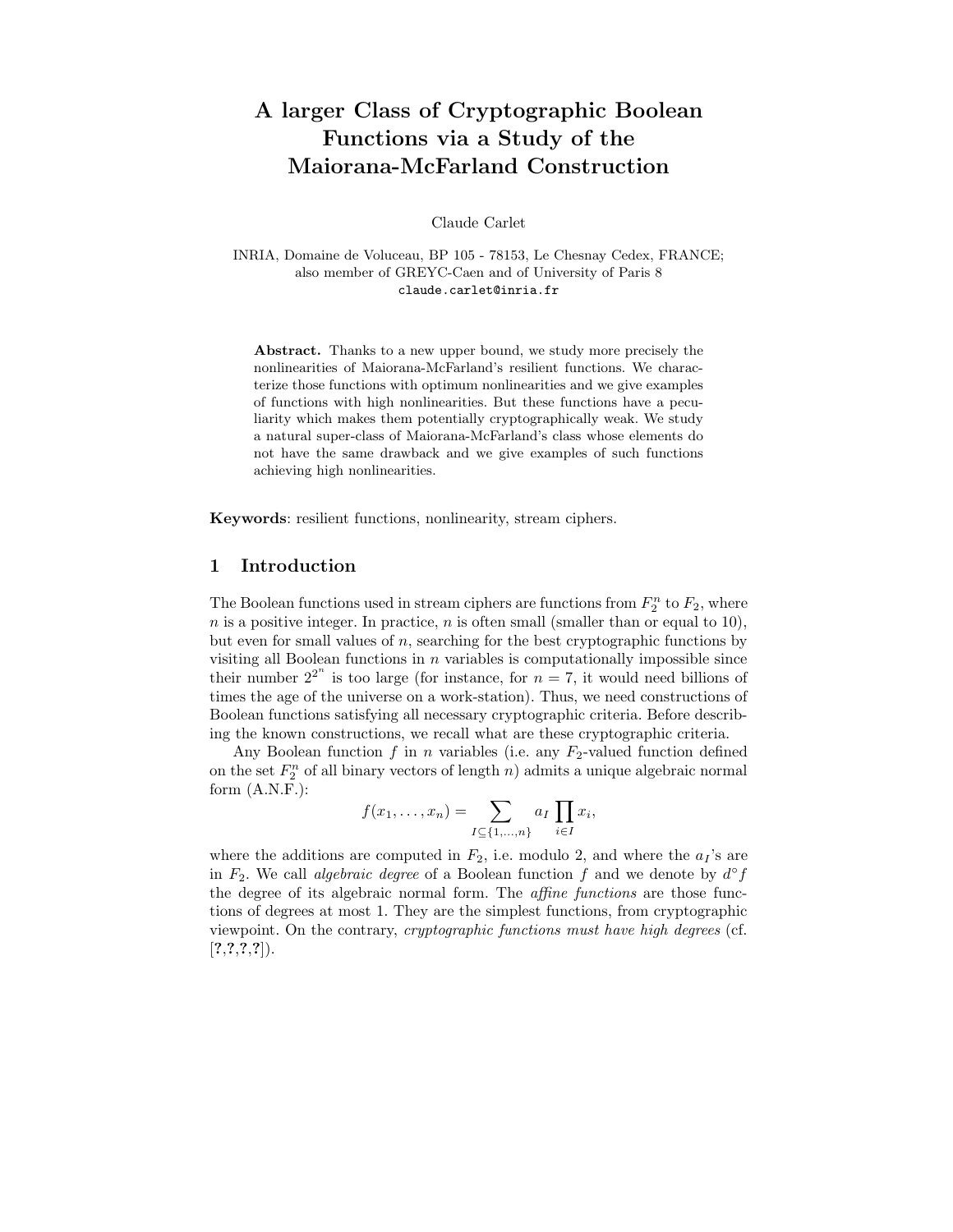The Hamming weight  $w_H(f)$  of a Boolean function f in n variables is the size of its support  $\{x \in F_2^n; f(x) = 1\}$ . The Hamming distance  $d_H(f, g)$  between two Boolean functions f and g is the Hamming weight of their difference, i.e. of  $f + g$  (this sum is computed modulo 2). The *nonlinearity* of f is its minimum distance to all affine functions. We denote by  $N_f$  the nonlinearity of f. Functions used in stream ciphers must have high nonlinearities to resist the known attacks on these ciphers (correlation and linear attacks) [?]. A Boolean function f is called *bent* if its nonlinearity equals  $2^{n-1} - 2^{n/2-1}$ , which is the maximum possible value (obviously,  $n$  must be even). Then, its distance to every affine function equals  $2^{n-1} \pm 2^{n/2-1}$ . This property can also be stated in terms of the Walsh (i.e., discrete Fourier, or Hadamard) transform of  $f$  defined on  $F_2^n$ as  $\widehat{f}(u) = \sum_{x \in F_2^n} f(x) (-1)^{x \cdot u}$  (where  $x \cdot u$  denotes the usual inner product  $x \cdot u = \sum_{i=1}^{n} x_i u_i$ ). But it is more easily stated in terms of the Walsh transform of the "sign" function  $\chi_f(x) = (-1)^{f(x)}$ , equal to  $\widehat{\chi_f}(u) = \sum_{x \in F_2^n} (-1)^{f(x)+x \cdot u}$ . f is bent if and only if  $\widehat{\chi}_f(u)$  has constant magnitude  $2^{n/2}$  (cf. [?,?]). Indeed, the Hamming distances between f and the affine functions  $u \cdot x$  and  $u \cdot x + 1$  are equal to  $2^{n-1} - \frac{1}{2}\widehat{\chi}_f(u)$  and  $2^{n-1} + \frac{1}{2}\widehat{\chi}_f(u)$ . Thus:

$$
N_f = 2^{n-1} - \frac{1}{2} \max_{u \in F_2^n} |\widehat{\chi_f}(u)|.
$$
 (1)

Bent functions have degrees upper bounded by  $n/2$ . They are characterized by the fact that their derivatives  $D_a f(x) = f(x) + f(x+a)$ ,  $a \neq 0$ , are all balanced, i.e. have weight  $2^{n-1}$ . But *cryptographic functions themselves must be balanced*, so that the systems using them resist statistical attacks [?]. Bent functions are not balanced.

The last (but not least) criterion considered in this paper is resiliency. It plays a central role in stream ciphers: in the standard model of these ciphers (cf. [?]), the outputs of n linear feedback shift registers are the inputs of a Boolean function, called combining function. The output of the function produces the keystream, which is then bitwisely xored with the message to produce the cipher. Some devide-and-conquer attacks exist on this method of encryption (cf. [?,?]). To resist these attacks, the system must use a combining function whose output distribution probability is unaltered when any  $m$  of the inputs are fixed [?], with m as large as possible. This property, called m-th order correlation-immunity  $[?]$ , is characterized by the set of zero values in the Walsh spectrum  $[?]: f$  is m-th order correlation-immune if and only if  $\hat{\chi}_f(u) = 0$ , i.e.  $f(u) = 0$ , for all  $u \in F_2^n$ such that  $1 \leq w_H(u) \leq m$ , where  $w_H(u)$  denotes the Hamming weight of the  $n$ -bit vector  $u$ , (the number of its nonzero components). Balanced  $m$ -th order correlation-immune functions are called *m-resilient* functions. They are characterized by the fact that  $\hat{\chi}_f(u) = 0$  for all  $u \in F_2^n$  such that  $0 \leq w_H(u) \leq m$ . Siegenthaler's inequality  $[?]$  states that any m-th order correlation immune func-

tion in *n* variables has degree at most  $n - m$ , that any *m*-resilient function  $(0 \leq m < n-1)$  has algebraic degree smaller than or equal to  $n-m-1$  and that any  $(n - 1)$ -resilient function has algebraic degree 1. Sarkar and Maitra [?] have shown that the nonlinearity of any m-resilient function  $(m \leq n-2)$  is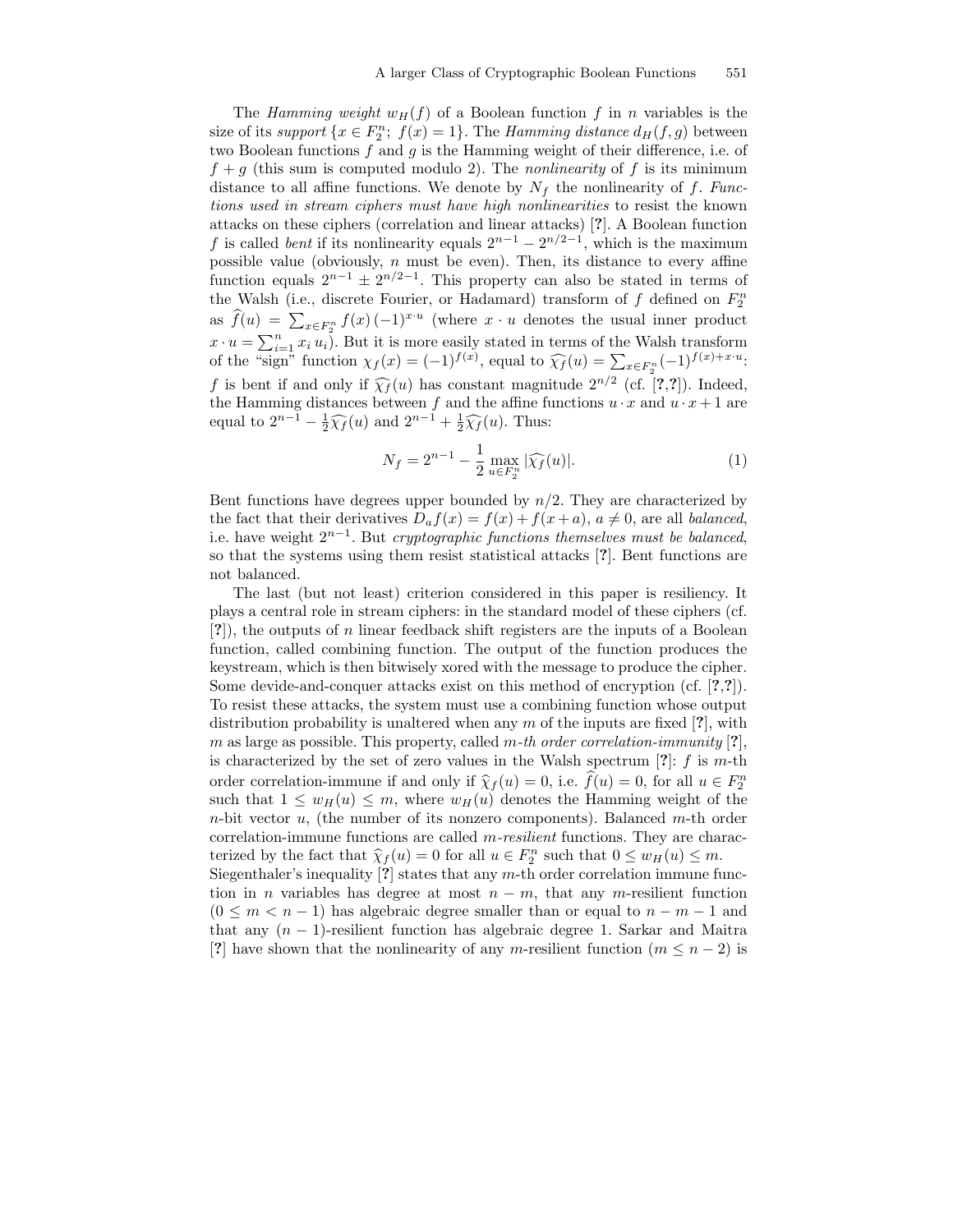divisible by  $2^{m+1}$  and is therefore upper bounded by  $2^{n-1} - 2^{m+1}$ . If a function achieves this bound (independently obtained by Tarannikov [?] and Zheng and Zhang [?]), then it also achieves Siegenthaler's bound (cf. [?]) and the Fourier spectrum of the function has then three values (such functions are often called "plateaued" or "three-valued"; cf. [?]), these values are 0 and  $\pm 2^{m+2}$ . More precisely, it has been shown by Carlet and Sarkar  $[?,?]$  that if f is m-resilient and has degree d, then its nonlinearity is divisible by  $2^{m+1+\lfloor\frac{n-m-2}{d}\rfloor}$  and can therefore equal  $2^{n-1} - 2^{m+1}$  only if  $d = n - m - 1$ . We shall say that an mresilient function achieves the best possible nonlinearity if its nonlinearity equals  $2^{n-1} - 2^{m+1}$ .

If  $2^{n-1} - 2^{m+1}$  is greater than the best possible nonlinearity of all balanced functions (and in particular if it is greater than the best possible nonlinearity of all Boolean functions) then the Sarkar-Maitra-Tarannikov-Zheng-Zhang's bound can obviously be improved. In the case  $n$  is even, the best possible nonlinearity of all Boolean functions being equal to  $2^{n-1} - 2^{n/2-1}$  and the best possible nonlinearity of all balanced functions being smaller than  $2^{n-1} - 2^{n/2-1}$ , Sarkar and Maitra deduce from their divisibility result that  $N_f \leq 2^{n-1} - 2^{n/2-1} - 2^{m+1}$  for every m-resilient function f with  $m \leq n/2 - 2$ . In the case n is odd, they state that  $N_f$  is smaller than or equal to the highest multiple of  $2^{m+1}$  which is less than or equal to the best possible nonlinearity of all Boolean functions, which is smaller than  $2^{n-1} - 2^{n/2-1}$  (see [?] for more details). For  $m \leq n/2-2$ , a potentially better upper bound can be given, whatever is the evenness of  $n$ : Sarkar-Maitra's divisibility bound shows that  $\widehat{\chi}_f(a) = \varphi(a) \cdot 2^{m+2}$  where  $\varphi(a)$  is integervalued. But Parseval's relation  $\sum_{a \in F_2^n} \widehat{\chi_f}^2(a) = 2^{2n}$  and the fact that  $\widehat{\chi_f}(a)$  is null for every word a of weight  $\leq m$  implies  $\sum_{a; w_H(a) > m} \varphi^2(a) = 2^{2n-2m-4}$ and thus  $\max_{a \in F_2^n} |\varphi(a)| \geq \sqrt{\frac{2^{2n-2m-4}}{2^n-{\mathsf N}^m}}$  $\frac{2^{2n-2m-4}}{2^n-\sum_{i=0}^m \binom{n}{i}} = \frac{2^{n-m-2}}{\sqrt{2^n-\sum_{i=0}^m \binom{n}{i}}}$ . Thus we have  $\max_{a\in F_2^n} |\varphi(a)| \geq$  $\sqrt{\frac{2^{n-m-2}}{\sqrt{2^n-\sum_{i=0}^m\binom{n}{i}}}}$ ¼ (where  $\lceil \lambda \rceil$  denotes the smallest integer

greater than or equal to  $\lambda$ )) and this implies  $N_f \leq 2^{n-1} - 2^{m+1} \left[ \frac{2^{n-m-2}}{\sqrt{2^n - \sum_{i=0}^{m} {n \choose i}}} \right]$ ¼ . We shall call "Sarkar et al.'s bounds" all these bounds, in the sequel.

High order resilient functions with high degrees and high nonlinearities are needed for applications in stream ciphers, but designing constructions of Boolean functions meeting these cryptographic criteria is still a crucial challenge nowadays in symmetric cryptography. We observe now some imbalance in the knowledge on cryptographic functions for stream ciphers, after the results recently obtained on the properties of resilient functions  $[?,?,?,?,']$ . Examples of m-resilient functions achieving the best possible nonlinearities have been obtained for small values of n [?,?,?] and for every  $m \geq 0.6$  n [?] (n being then not limited). But these examples give very limited numbers of functions (they are often defined recursively or obtained after a computer search) and these functions often have cryptographic weaknesses such as linear structures. Designing constructions leading to large numbers of functions would permit to choose in applications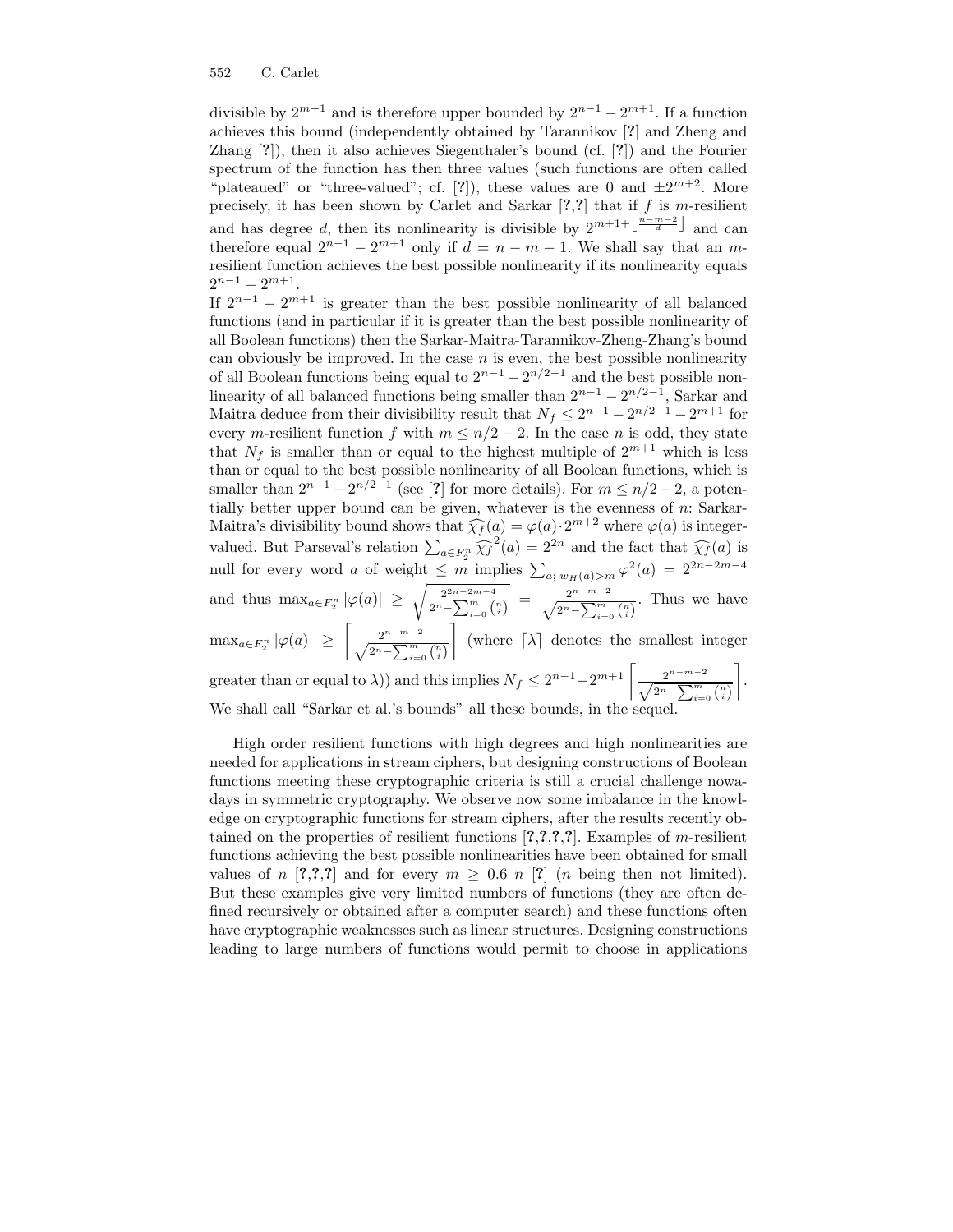cryptographic functions satisfying specific constraints. It would also make more efficient those cryptosystems in which the cryptographic functions themselves would be part of the secret keys.

The paper is organized as follows. At section ??, we study the known constructions of resilient functions and the nonlinearities of the functions they produce. We study the nonlinearities of Maiorana-McFarland's functions more efficiently than the previous papers on this subject could do, thanks to a new upper bound that we introduce. We characterize then those functions which reach Sarkar et al.'s bound and we exhibit functions achieving high nonlinearities. At section ??, we introduce a super-class of Maiorana-McFarland's class. We study the degrees, the nonlinearities and the resiliency orders of its elements and we give examples of functions in this class having good cryptographic parameters.

# 2 The known constructions of reasonably large sets of cryptographic functions, and their properties

Only one reasonably large class of Boolean functions is known, whose elements can be cryptographically analyzed.

#### 2.1 Maiorana-McFarland's construction

In [?] is introduced a modification of Maiorana-McFarland's construction of bent functions (cf.  $[?]$ ) whose elements, viewed as binary vectors of length  $2^n$ , are the concatenations of affine functions<sup>1</sup>: let k and r be integers such that  $n \geq r >$  $k \geq 0$ ; denote  $n-r$  by  $s$ ; let  $g$  be any Boolean function on  $F_2^s$  and  $\phi$  a mapping from  $F_2^s$  to  $F_2^r$  such that every element in  $\phi(F_2^s)$  has Hamming weight strictly greater than  $k$ . Then the function:

$$
f_{\phi,g}(x,y) = x \cdot \phi(y) + g(y) = \sum_{i=1}^{r} x_i \phi_i(y) + g(y), \ x \in F_2^r, \ y \in F_2^s \tag{2}
$$

where  $\phi_i(y)$  is the *i*th coordinate of  $\phi(y)$ , is m-resilient with  $m \geq k$ . Indeed, for every  $a \in F_2^r$  and every  $b \in F_2^s$ , we have

$$
\widehat{\chi_{f_{\phi,g}}}(a,b) = 2^r \sum_{y \in \phi^{-1}(a)} (-1)^{g(y)+b \cdot y},\tag{3}
$$

since every (affine) function  $x \mapsto f_{\phi,g}(x, y) + a \cdot x + b \cdot y$  either is constant or is balanced and contributes then for 0 in the sum  $\sum_{x \in F_2^r, y \in F_2^s} (-1)^{f_{\phi,g}(x,y)+x \cdot a+y \cdot b}$ .

The degree of  $f_{\phi,g}$  is  $s + 1 = n - r + 1$  if and only if  $\phi$  has degree s (i.e. if at least one of its coordinate functions has degree  $s$ ), which is possible only if

<sup>&</sup>lt;sup>1</sup> As noted e.g. in [?], concatenations of m-resilient functions produce also, more generally, m-resilient functions. But this observation has not permitted until now to produce larger classes of resilient functions.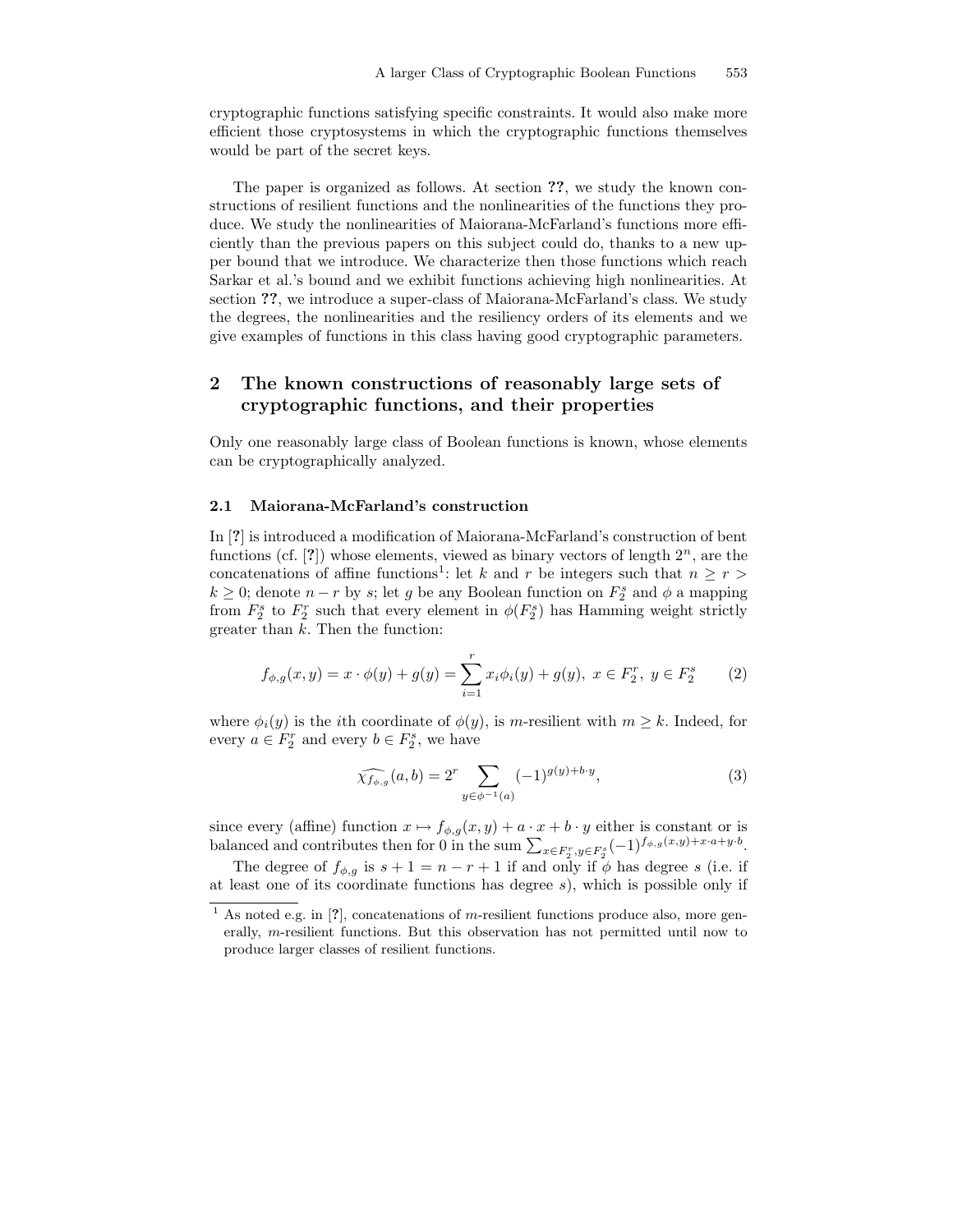$k \le r-2$ , since if  $k = r-1$  then  $\phi$  is constant. Otherwise, the degree of  $f_{\phi,q}$  is at most s. Thus, if  $m = k$  then the degree of  $f_{\phi,g}$  reachs Siegenthaler's bound  $n - m - 1$  if and only if either  $m = r - 2$  and  $\phi$  has degree  $s = n - m - 2$  or  $m = r - 1$  and g has degree  $s = n - m - 1$ . There are cases where  $m > k$  (see below).

The nonlinearity of Maiorana-McFarland's functions could not be determined in the literature in a precise and a general way: the lower bound  $N_{f_{\phi,g}} \geq 2^{n-1}$  $2^{r-1} \max_{a \in F_2^r} |\phi^{-1}(a)|$  (where  $|\phi^{-1}(a)|$  denotes the size of  $\phi^{-1}(a)$ ) obtained in [?] is rather precise, but the upper bound  $N_{f_{\phi,g}} \leq 2^{n-1} - 2^{r-1}$  obtained in [?,?] does not involve the size of  $\phi^{-1}(a)$ . This upper bound is efficient when  $\phi$  is injective. Notice that in this case,  $f_{\phi,g}$  is then exactly k-resilient, where  $k+1$  is the minimum weight of  $\phi(y)$ ,  $y \in F_2^s$  and that g plays no role in the nonlinearity of  $f_{\phi,g}$  or in its resiliency order. Thanks to these bounds, the nonlinearity of  $f_{\phi,g}$  can also be precisely determined when g is null (as noted in [?,?]) and more generally when g is affine, and also when  $\max_{a \in F_2^r} |\phi^{-1}(a)| \leq 2$ : according to relation (??),  $N_{f_{\phi,g}}$  equals then  $2^{n-1} - 2^{r-1} \max_{a \in F_2^n} |\phi^{-1}(a)|$ . Notice that,  $\phi$ being chosen, the case  $g$  affine is unfortunately not the most interesting one from nonlinearity viewpoint. Indeed, in relation (??), for a given a, the sum  $\sum_{y \in \phi^{-1}(a)} (-1)^{g(y)+b \cdot y}$  has maximum magnitude when  $g(y) + b \cdot y$  is constant on  $\phi^{-1}(a)$  for some b.

In the next proposition, we improve upon the upper bound proved in [?,?] and we deduce further information on the nonlinearities of Maiorana-McFarland's functions, which shows for instance why Sarkar and Maitra could not find 4 resilient Maiorana McFarland's functions in 10 variables with nonlinearity 480.

**Proposition 1.** Let  $f_{\phi,g}$  be defined by (??). Then the nonlinearity  $N_{f_{\phi,g}}$  of  $f_{\phi,g}$ satisfies

$$
2^{n-1} - 2^{r-1} \max_{a \in F_2^r} |\phi^{-1}(a)| \le N_{f_{\phi,g}} \le 2^{n-1} - 2^{r-1} \left[ \sqrt{\max_{a \in F_2^r} |\phi^{-1}(a)|} \right]. \tag{4}
$$

Assume that every element in  $\phi(F_2^s)$  has Hamming weight strictly greater than k 2 1

 $(f_{\phi,g}$  is then m-resilient with  $m \geq k$ ). Then  $N_{f_{\phi,g}} \leq 2^{n-1} - 2^{r-1}$ Ĕ  $\frac{2^{s/2}}{\sqrt{\sum_{i=k+1}^{r} {r \choose i}}}$ 

Under this hypothesis, if  $f_{\phi,g}$  achieves the best possible nonlinearity  $2^{n-1} - 2^{k+1}$ , then either  $r = k + 1$  or  $r = k + 2$ .

 .

If  $r = k + 1$  then  $\phi$  takes constant value  $(1, \dots, 1)$  and  $n \leq k + 3$ . Either  $s = 1$ and  $g(y)$  is then any function in one variable or  $s = 2$  and g is then any function of the form  $y_1y_2 + l(y)$  where l is affine (thus, f is quadratic, i.e. has degree at most 2).

If  $r = k + 2$ , then  $\phi$  is injective,  $n \leq k + 2 + \log_2(k + 3)$ , g is any function in  $n-k-2$  variables and  $d^{\circ} f_{\phi,g} \leq 1 + \log_2(k+3)$ .

*Proof*: The inequality  $N_{f_{\phi,g}} \geq 2^{n-1} - 2^{r-1} \max_{a \in F_2^r} |\phi^{-1}(a)|$  is a direct consequence of relations  $(??)$  and  $(??)$ . Let us prove now the upper bound. The sum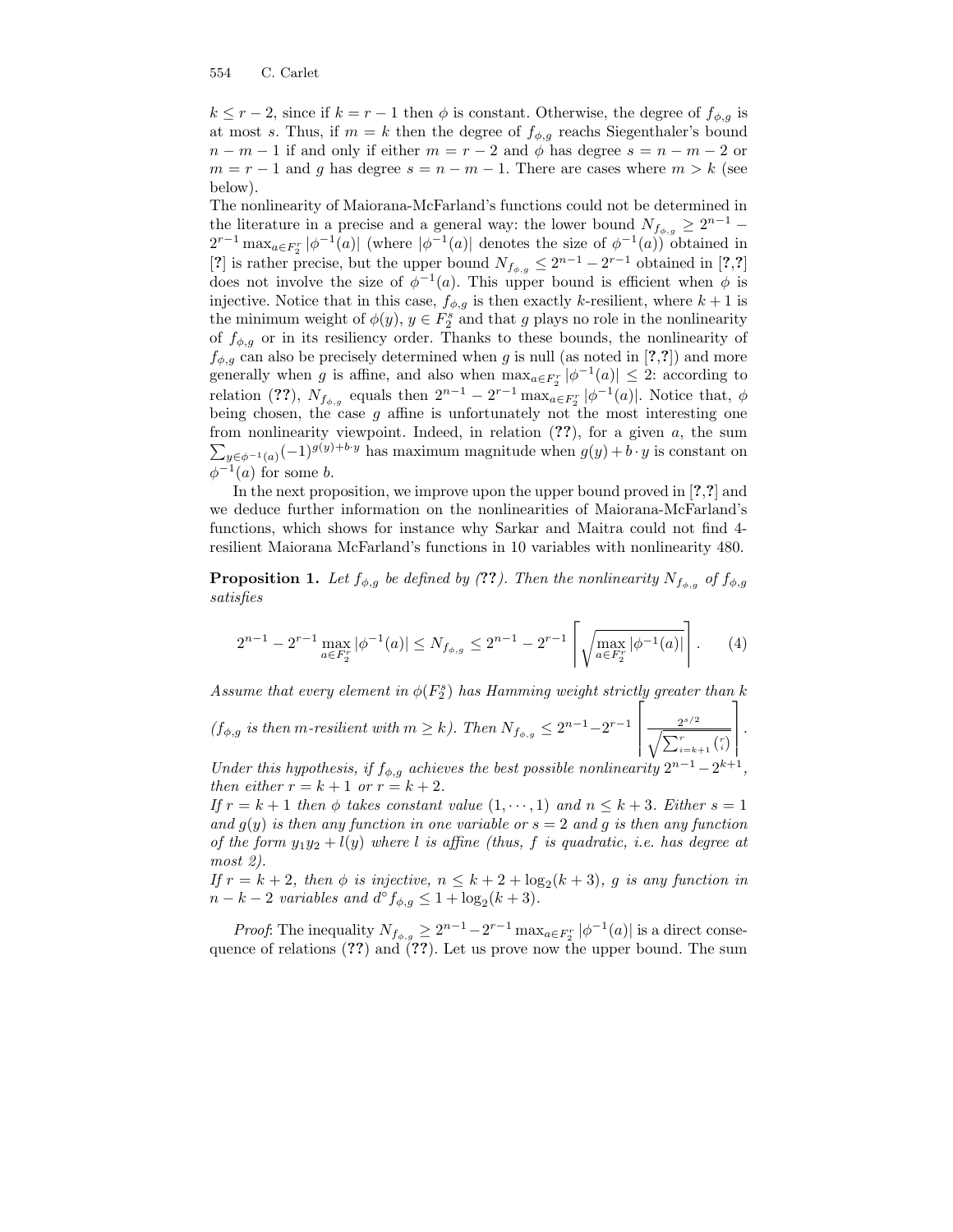.

 $\sum_{b\in F_2^s}\left(\sum_{y\in \phi^{-1}(a)}(-1)^{g(y)+b\cdot y}\right)^2 \;=\; \sum_{b\in F_2^s}\left(\sum_{y,z\in \phi^{-1}(a)}(-1)^{g(y)+g(z)+b\cdot (y+z)}\right)$ equals:  $2^{s}|\phi^{-1}(a)|$  (indeed,  $\sum_{b\in F_{2}^{s}}(-1)^{b\cdot(y+z)}$  is null if  $y\neq z$ ). The maximum of a set of values being always greater than or equal to its mean, we deduce  $\max_{b \in F_2^s} |\sum_{y \in \phi^{-1}(a)} (-1)^{g(y) + b \cdot y}| \ge \sqrt{|\phi^{-1}(a)|}$  and thus

$$
\max_{a \in F_2^r; b \in F_2^s} |\widehat{\chi_{f_{\phi,g}}}(a,b)| \geq 2^r \left[ \sqrt{\max_{a \in F_2^r} |\phi^{-1}(a)|} \right].
$$

Hence, according to relation (??):  $N_{f_{\phi,g}} \leq 2^{n-1} - 2^{r-1} \left[ \sqrt{\max_{a \in F_2^r} |\phi^{-1}(a)|} \right]$ . If every element in  $\phi(F_2^s)$  has Hamming weight strictly greater than k, we have

 $\max_{a \in F_2^r} |\phi^{-1}(a)| \left( \sum_{i=k+1}^r {r \choose i} \right) \ge 2^s$  and  $N_{f_{\phi,g}} \le 2^{n-1} - 2^{r-1}$  $\sqrt{ }$   $\frac{2^{s/2}}{\sqrt{\sum_{i=k+1}^{r} {r \choose i}}}$ 1 

If  $N_{f_{\phi,g}} = 2^{n-1} - 2^{k+1}$ , then according to (??), we have  $\sqrt{\max_{a \in F_2^r} |\phi^{-1}(a)|} \le$  $2^{k-r+2}$  and thus  $k+1 \le r \le k+2$  since  $\max_{a \in F_2^r} |\phi^{-1}(a)| \ge 1$ . If  $r = k+1$ , then since every element in  $\phi(F_2^s)$  has Hamming weight strictly greater than k,  $\phi$  must take constant value  $(1, \dots, 1)$  and  $\max_{a \in F_2^r} |\phi^{-1}(a)|$  is then equal to  $2^s$ . Since  $\sqrt{\max_{a \in F_{\delta}^r} |\phi^{-1}(a)|} \leq 2^{k-r+2}$ , this implies  $s \leq 2(k-r+2) = 2$ . Thus, 2  $f_{\phi,g}$  is quadratic and of the form  $f(x,y) = \sum_{i=1}^{r} x_i + g(y)$ . Its nonlinearity being equal to  $2^{n-1} - 2^{k+1}$ , we have  $\max_{b \in F_2^s}$  $\left| \sum_{y \in F_2^s} (-1)^{g(y)+b \cdot y} \right| = 2$ . Thus  $s \ge 1$ . If s = 1 then  $f(x, y_1) = \sum_{i=1}^r x_i + g(y_1)$  (if g is constant then f is  $(n-2)$ -resilient with null nonlinearity and if g is not constant, then f is  $(n - 1)$ -resilient with null nonlinearity). If  $s = 2$  then g must be bent, i.e. equal to  $y_1y_2 + l(y)$  where l is affine. If  $r = k + 2$ , then  $\max_{a \in F_2^r} |\phi^{-1}(a)| = 1$  and  $\phi$  is injective. Since  $\phi$  is injective and is valued in  $\{a \in \overline{F}_2^r; w_H(a) \geq k+1 = r-1\}$  we deduce  $2^s \leq {r \choose r-1} + {r \choose r} = r+1$  and thus  $n-r \leq \log_2(r+1)$ . Siegenthaler's inequality completes the proof.  $\Diamond$ 

Examples of optimum functions We give now examples of resilient Maiorana-McFarland's functions with high nonlinearities. The existence of some of these functions have been already shown in the literature. But this was often done by random search while a deterministic construction is provided here. We shall reduce our investigation to m-resilient functions with  $n$  even or with  $n$  odd and  $m > n/2 - 2$ , since in the case n is odd and  $m \leq n/2 - 2$ , we do not know what is the precise bound.

- We first complete Proposition ?? when  $\phi(y) = (1, \dots, 1)$ ,  $\forall y \in F_2^s$ . Then  $\phi^{-1}(a)$  is empty if  $a \neq (1, \dots, 1)$  and equals  $F_2^s$  if  $a = (1, \dots, 1)$ , and the function  $f_{\phi,g}$  is  $(r-1)$ -resilient if g is not balanced and it is  $(r+k)$ -resilient if g is k-resilient.  $N_{f_{\phi,g}}$  equals  $2^r N_g$  and is at most equal to  $2^{n-1} - 2^{r-1+s/2} = 2^{n-1} - 2^{n/2-1+r/2}$ . If g is not balanced, the functions  $f_{\phi,g}$  achieving Sarkar et al.'s bound have been studied in Proposition ?? for  $m = r - 1 > n/2 - 2$ . For  $m = r - 1 \leq n/2 - 2$  (*n*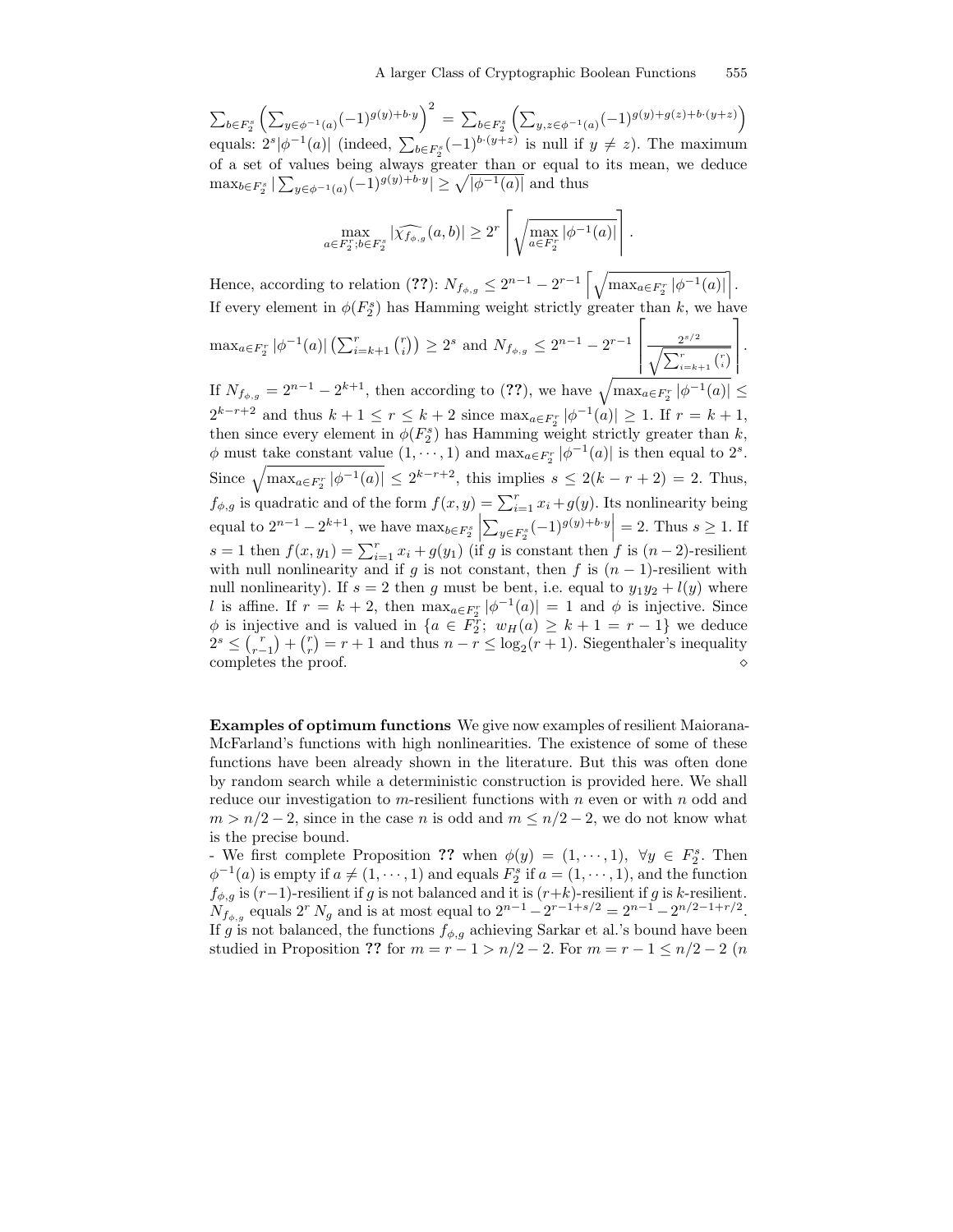impossible for  $n \geq 9$ .

even) the only possible cases for which we can obtain functions with nonlinearity  $2^{n-1}-2^{n/2-1}-2^r$  are clearly for  $r \leq 2$ . For  $r = 1$ , we have  $N_g = 2^{n-2}-2^{n/2-2}-1$ which is possible for  $n = 4$  only. For  $r = 2$ , the function  $f_{\phi,g}$  achieves Sarkar et al.'s bound if and only if  $r = n/2 - 1$ , i.e.  $n = 6$  and g is bent. If g is kresilient, then if  $r+k > n/2-2$ ,  $f_{\phi,g}$  achieves Sarkar et al.'s bound if and only if  $k > s/2-2$  and if g does; and if  $r + k \leq n/2-2$  then  $f_{\phi, g}$  cannot achieve Sarkar et al.'s bound (i.e.  $N_g$  cannot equal  $2^{s-1} - 2^{n/2-r-1} - 2^{k+1}$ ) unless, maybe,  $r = 1$ and  $k = (s - 5)/2$ .

- We show now that for every even  $n \leq 10$ , Sarkar et al.'s bound with  $m = n/2-2$ can be acheived by Maiorana-McFarland's functions. The nonlinearity the function  $f_{\phi,g}$  must reach is  $2^{n-1} - 2^{n/2}$  (this number is often called the quadratic bound, see next paragraph). Take  $r = n/2 + 1$  and  $s = n/2 - 1$ . For  $n \le 10$ , we have  $1 + r + {r \choose 2} \geq 2^s$  and we deduce that there exist injective mappings  $\phi: F_2^s \mapsto \{x \in \overline{F_2^r}; w_H(x) > r-3 = m\}.$  For every such  $\phi$  and for every  $g: F_2^s \mapsto F_2$ , the function  $f_{\phi,g}$  is  $(n/2-2)$ -resilient and its nonlinearity is  $2^{n-1} - 2^{n-1} = 2^{n-1} - 2^{n/2}.$ 

- We describe now a general situation in which Maiorana-McFarland's functions can have high nonlinearities (but do not achieve in general Sarkar et al.'s bound, which is not known to be tight in these ranges except for small val- $\sum_{i=k+1}^{r} {r \choose i} \ge 2^s$ . Set  $n = r + s$ . Let  $\phi$  be any one-to-one mapping from  $F_2^s$  to ues of n). Let r, k and s be three positive integers such that  $k \leq r-1$  and the set  $\{x \in F_2^r; w_H(x) > k\}$  (such mapping  $\phi$  exists thanks to the inequality above). Then for every Boolean function g on  $F_2^s$ , the function  $f_{\phi,g}$  is a k-resilient function on  $F_2^n$  and has nonlinearity  $2^{n-1} - 2^{r-1}$ . Examples of such situation are the following:

• For any  $k > 0$ , choose  $r = 2k + 1$  and  $s = 2k$ ; then the nonlinearity of  $f_{\phi,g}$ equals  $2^{n-1} - 2^{2k} = 2^{n-1} - 2^{\frac{n-1}{2}}$  which is known as the best possible nonlinearity of all Boolean functions on  $F_2^n$  for odd  $n \leq 7$  and the best possible nonlinearity of quadratic functions on  $F_2^n$  for every odd n (it is often called the quadratic bound). There exist only few known examples of functions on  $F_2^n$  (*n* odd) with nonlinearities strictly greater than  $2^{n-1} - 2^{\frac{n-1}{2}}$  (these examples are known for odd  $n \geq 15$ , cf. [?]) and of balanced such functions (cf. [?,?,?]); here we have an example, for every  $n \equiv 1 \mod 4$ , of  $\frac{n-1}{4}$ -resilient functions on  $F_2^n$  with nonlinearity equal to  $2^{n-1} - 2^{\frac{n-1}{2}}$ . This nonlinearity is the best known nonlinearity for k-resilient functions; moreover, for  $k = 1, 2$   $(n = 5, 9)$  it achieves Sarkar et al.'s bound (this does not imply, in the case  $n = 9$ , that  $f_{\phi,q}$  achieves Siegenthaler's bound because  $2^{n-1} - 2^{2k} > 2^{n-1} - 2^{k+1}$ ; in fact, the maximum possible degree of  $f_{\phi,q}$  is  $2k+1$ ). For  $n=9$ , this optimal function can be obtained by Sarkar and Maitra's algorithm A given in [?]. We have here its precise description. Notice that it is impossible to obtain nonlinearity  $2^{n-1} - 2^{\frac{n-1}{2}}$  with a quadratic  $\frac{n-1}{4}$ -resilient function (or even more generally with a partially-bent function): recall that such function has this nonlinearity if and only if its kernel has dimension 1 (see [?]) and that it can then be  $\frac{n-1}{4}$ -resilient only if there exists an affine hyperplane with minimum weight strictly greater than  $\frac{n-1}{4}$ . This is clearly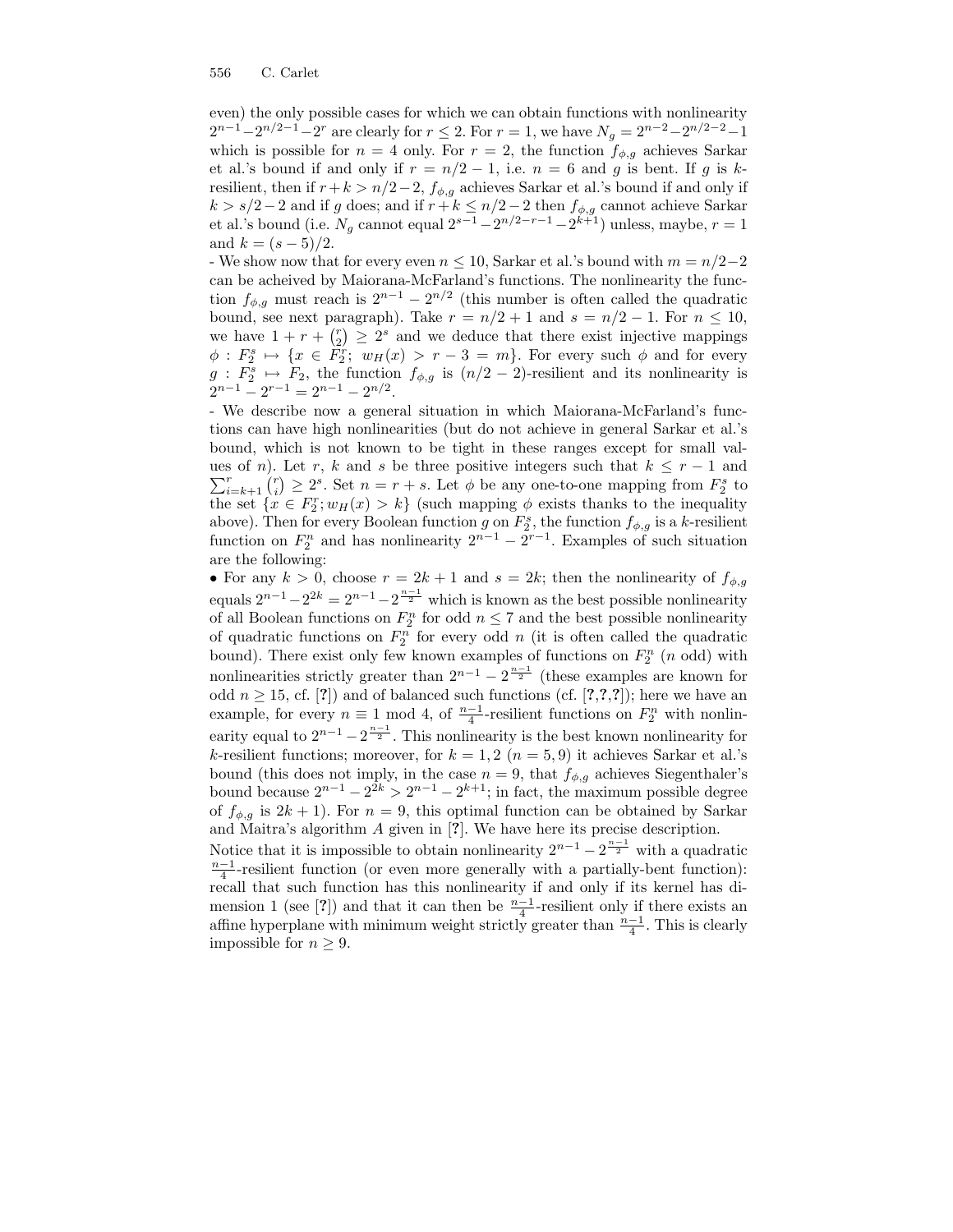• For any  $s > 0$ , choose  $r \geq 2^s - 1$  and set  $k = r - 2$ . The nonlinearity of  $f_{\phi,g}$ equals then  $2^{n-1} - 2^{r-1} = 2^{n-1} - 2^{k+1}$  and  $f_{\phi,g}$  achieves Sarkar et al.'s bound and Siegenthaler's bound.

• There exist other examples of  $r, k, s$  leading to good functions.

Improved resiliency orders The functions satisfying the hypothesis of Proposition ?? are not the only ones in Maiorana-McFarland's class which can achieve Sarkar et al.'s bound. We describe below two other cases. The first one has also been considered by Cusick in [?], but in a more complex way and without looking for the best possible nonlinearity.

### **Proposition 2.** Let  $f_{\phi,q}$  be defined by (??).

1. Assume that every element in  $\phi(F_2^s)$  has Hamming weight strictly greater than k and that, for every  $a \in F_2^r$  of weight  $k+1$ , either the set  $\phi^{-1}(a)$  is empty or it has an even size and the restriction of g to this set is balanced. Then  $f_{\phi,q}$ is m-resilient with  $m \geq k+1$ . Under this hypothesis, if  $f_{\phi,g}$  achieves the best possible nonlinearity  $2^{n-1} - 2^{k+2}$ , then  $r \leq k+2$ .

If  $r = k + 1$  then either  $s = 2$  and g and f are affine or  $s = 3$  and g is balanced and has nonlinearity 4.

If  $r = k + 2$  then  $n \leq k + 4 + \log_2(k + 3)$  and  $d^{\circ} f \leq 2 + \log_2(k + 3)$ . 2. Assume in addition that:

a. for every  $a \in F_2^r$  of weight  $k+1$  and every  $i \in \{1, \dots, s\}$ , denoting by  $H_i$  the linear hyperplane of equation  $y_i = 0$  in  $F_2^s$ , either the set  $\phi^{-1}(a) \cap H_i$  is empty or it has an even size and the restriction of g to this set is balanced;

b. for every  $a \in F_2^r$  of weight  $k+2$ , either the set  $\phi^{-1}(a)$  is empty or it has an even size and the restriction of g to this set is balanced. Then  $f_{\phi,q}$  is mresilient with  $m \geq k+2$ . Under this hypothesis, if  $f_{\phi,g}$  achieves the best possible nonlinearity  $2^{n-1} - 2^{k+3}$ , then  $r \leq k+3$ .

If  $r = k + 1$ , then  $3 \le s \le 5$  and  $\phi$  takes constant value  $(1, \dots, 1)$ . If  $s = 3$ then g and f are affine. If  $s = 4$ , then g has nonlinearity 4. If  $s = 5$  then g has nonlinearity 12.

If  $r = k + 2$  then  $n \leq k + 6 + \log_2(k + 3)$  and  $d^{\circ} f \leq 3 + \log_2(k + 3)$ . If  $r = k+3$  then  $n \leq k+5+\log_2(\binom{k+3}{2}+k+3)$  and  $d^{\circ} f \leq 2+\log_2(\binom{k+3}{2}+k+3)$ .

The proof has to be omitted because of length constraints.

Other examples of optimum functions Choose again three positive integers r, k and s such that  $\sum_{i=k+1}^{r} {r \choose i} \geq 2^s$  and a one-to-one mapping  $\phi$  from  $F_2^s$  to the set  $\{x \in F_2^r; w_H(x) > k\}$ . Set  $s' = s + 1$  and modify  $\phi$  into a twoto-one mapping  $\phi': F_2^{s'} \mapsto \{x \in F_2^r : w_H(x) > k\}$ . For any  $x \in F_2^r$  such that  $w_H(x) > k$ , let  $g' : F_2^{s'} \mapsto F_2$  take each value 0 and 1 once on the pair  $\phi'^{-1}(x)$ . Then, according to Proposition ??, the function  $f_{\phi',g'}$  is  $(k+1)$ -resilient on  $F_2^{n'}$  with  $n' = s' + r = n + 1$  and its nonlinearity is twice that of  $f_{\phi,g}$  for every  $g: F_2^s \mapsto F_2$  (thus,  $f_{\phi',g'}$  achieves Sarkar et al.'s bound if  $f_{\phi,g}$  does). Another way of modifying  $f_{\phi,q}$  into a function with the same number of variables and the same parameters as the function  $f_{\phi',g'}$  above would be to take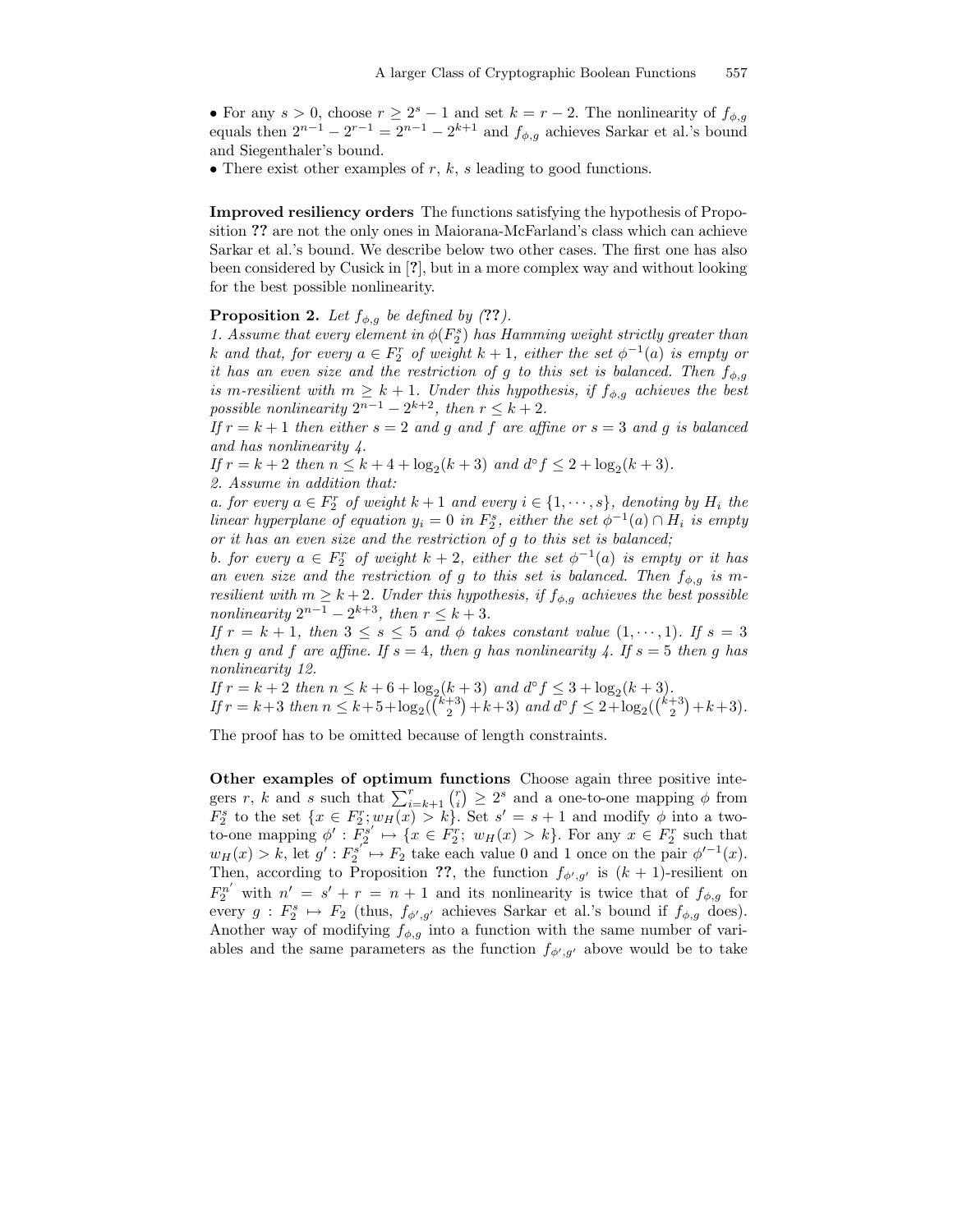$f'(x, x_{r+1}, y) = f_{\phi,g}(x, y) + x_{r+1}$ . But this kind of function having a linear term, it is less suited for cryptographic use (for instance, it has a linear structure, i.e. the derivative  $f'(x, x_{r+1}, y) + f'(x, x_{r+1} + 1, y)$  is a constant).

### Remark:

In the case that every non-empty set  $\phi^{-1}(a)$  is an affine set, then more can be said: assume that  $\phi^{-1}(a)$  is either the empty set or a flat for every a, that it is empty for every word a of weight  $\leq k$ , and that, for some positive integer l, the restriction of g to every non-empty set  $\phi^{-1}(a)$  such that  $w_H(a) = k + i$ ,  $i \leq l$ , is  $(l - i)$ -resilient. Then according to relation ??,  $f_{\phi,g}$  is  $(k + l)$ -resilient. $\diamond$ 

A drawback of Maiorana-McFarland's functions is that their restrictions obtained by fixing  $\gamma$  in their input are affine. Affine functions being cryptographically weak functions, there is a risk that this property be used in attacks. Also, Maiorana-McFarland's functions have high divisibilities of their Fourier spectra, and there is also a risk that this property be used in attacks as it is used in [?] to attack block ciphers. A purpose of this paper is to produce a construction having not this drawback and leading to a larger class of cryptographic functions. Before that, we study the other known constructions.

### 2.2 Dillon's construction

In [?] is used an idea of Dillon (cf. [?]) to obtain a construction of resilient functions. Similar observations as for Maiorana-McFarland's construction can be made on the ability of these functions to have nonlinearities near Sarkar et al.'s bound. But this class has few elements.

### 2.3 Dobbertin's construction

In [?], Hans Dobbertin studies an interesting method for modifying bent functions into balanced functions with high nonlinearities. Unfortunately:

Proposition 3. Dobbertin's construction cannot produce m-resilient functions with  $m > 0$ .

# 3 Maiorana-McFarland's super-class

The functions of the super-class of Maiorana-McFarland's class that we introduce now are concatenations of quadratic functions (i.e. functions of degrees at most 2).

### 3.1 Quadratic functions

It is shown in [?] that any quadratic function  $f(x)$  is linearly equivalent to a function of the form

$$
x_1x_2 + \dots + x_{2i-1}x_{2i} + \dots + x_{2t-1}x_{2t} + l(x) \tag{5}
$$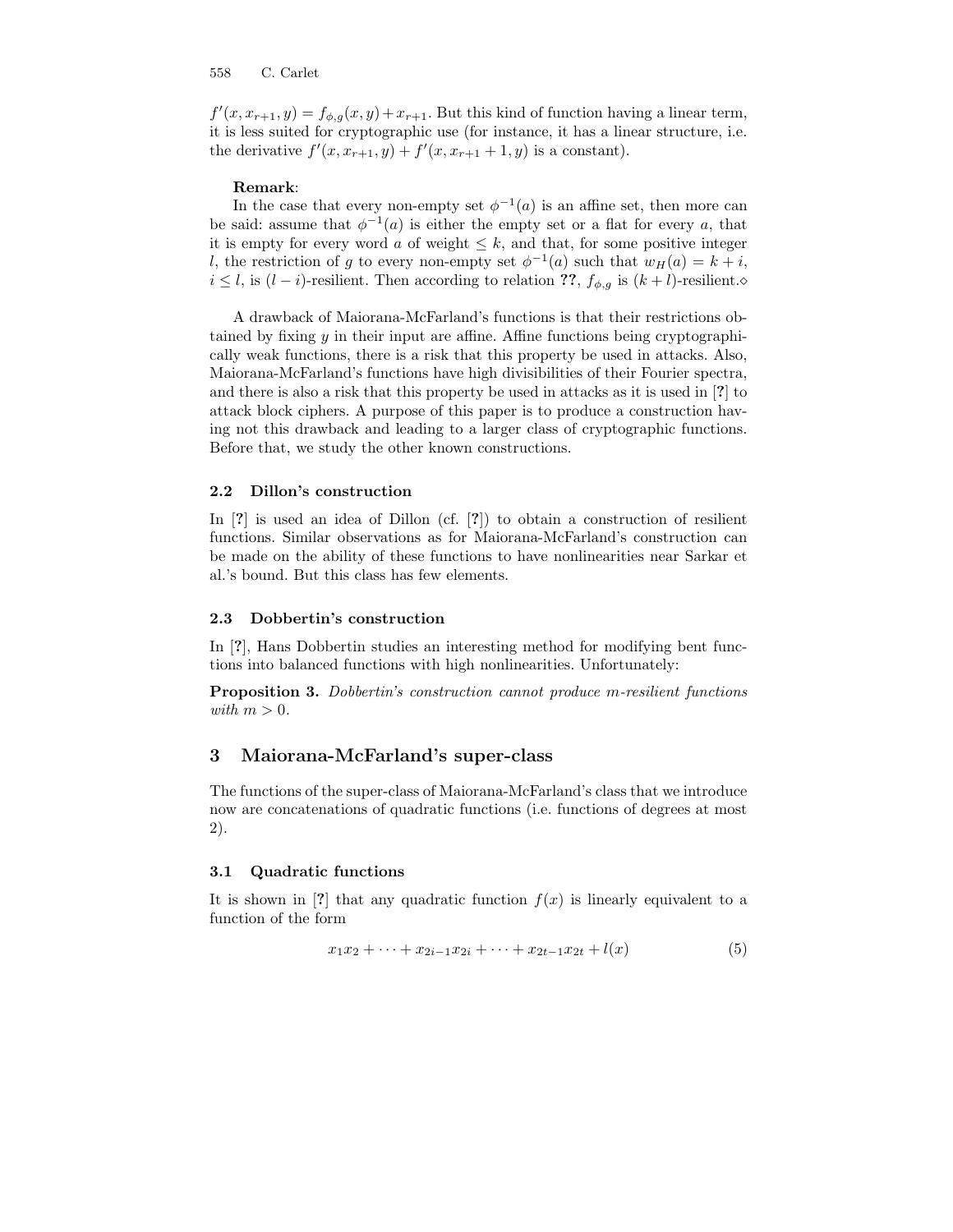where 2t is smaller than or equal to the number of variables and where  $l$  is affine. The functions we shall concatenate below are not general quadratic functions, because the parameters of the functions could then not be evaluated, but they have a slightly more general form than  $(??)$ . They are defined on  $F_2^{2t}$  and have the form

$$
f(x) = \sum_{i=1}^{t} u_i x_{2i-1} x_{2i} + l(x) = \sum_{i=1}^{t} u_i x_{2i-1} x_{2i} + \sum_{j=1}^{2t} v_i x_j + c,
$$
 (6)

where  $u = (u_1, \dots, u_t)$  is an element of  $F_2^t$ ,  $v = (v_1, \dots, v_{2t})$  is an element of  $F_2^{2t}$  and c is an element of  $F_2$ . We shall need in the sequel to compute sums  $\sum_{x \in F_2^{2t}} (-1)^{f(x)}$ . We know (and it is a simple matter to check) that if there exists  $i = 1, \dots, t$  such that  $u_i$  is null and  $v_{2i-1}$  or  $v_{2i}$  is not null, then f is balanced and thus  $\sum_{x \in F_2^{2t}} (-1)^{f(x)} = 0$ . We consider now the case where such an *i* does not exist. Then we have  $f(x) = \sum_{i=1}^{t} u_i(x_{2i-1} + v_{2i})(x_{2i} + v_{2i})$  $(v_{2i-1}) + \sum_{i=1}^{t} v_{2i-1}v_{2i} + c$ . Changing  $x_{2i-1}$  into  $x_{2i-1} + v_{2i}$  and  $x_{2i}$  into  $x_{2i}$  +  $v_{2i-1}$  does not change the value of  $\sum_{x \in F_2^{2t}} (-1)^{f(x)}$ . Hence:  $\sum_{x \in F_2^{2t}} (-1)^{f(x)} =$  $\sum_{x \in F_2^{2t}} (-1)^{\sum_{i=1}^t u_i x_{2i-1}x_{2i} + \sum_{i=1}^t v_{2i-1}v_{2i} + c}$ . It is a simple matter to check that  $\sum_{x_{2i-1},x_{2i}\in F_2}^{x_{\alpha-1,2}}(-1)^{u_ix_{2i-1}x_{2i}}$  equals 4 if  $u_i = 0$  and equals 2 if  $u_i = 1$ . Thus  $\sum_{x \in F_2^{2t}} (-1)^{f(x)} = 2^{2t - w_H(u)} (-1)^{\sum_{i=1}^t v_{2i-1}v_{2i} + c}$ . Applying this to the function  $f(x) + \sum_{j=1}^{2t} a_j x_j$ , we deduce:

**Proposition 4.** Let  $u = (u_1, \dots, u_t) \in F_2^t$ ,  $v = (v_1, \dots, v_{2t}) \in F_2^{2t}$ ,  $c \in F_2$  and set  $f(x) = \sum_{i=1}^{t} u_i x_{2i-1} x_{2i} + \sum_{j=1}^{2t} v_j x_j + c$ . Let a be any element of  $F_2^{2t}$ . If there exists  $i = 1, \dots, t$  such that  $u_i = 0$  and  $v_{2i-1} \neq a_{2i-1}$  or  $v_{2i} \neq a_{2i}$ , then  $\widehat{\chi}_f(a)$  is null. Otherwise,  $\widehat{\chi_f}(a)$  equals  $2^{2t-w_H(u)}(-1)^{\sum_{i=1}^t (v_{2i-1}+a_{2i-1})(v_{2i}+a_{2i})+c}$ .

### 3.2 The Maiorana-McFarland's super-class

**Definition 1.** Let n and r be positive integers such that  $r < n$ . Denote the integer part  $\lfloor \frac{r}{2} \rfloor$  by t and  $n-r$  by s. Let  $\psi$  be a mapping from  $F_2^s$  to  $F_2^t$  and let  $\psi_1, \cdots, \psi_t$  be its coordinate functions. Let  $\phi$  be a mapping from  $F_2^s$  to  $F_2^r$  and let  $\phi_1, \dots, \phi_r$  be its coordinate functions. Let g be a Boolean function on  $F_2^s$ . The function  $f_{\psi,\phi,g}$  is defined on  $F_2^n = F_2^r \times F_2^s$  as

$$
f_{\psi,\phi,g}(x,y) = \sum_{i=1}^{t} x_{2i-1} x_{2i} \psi_i(y) + x \cdot \phi(y) + g(y) =
$$
  

$$
\sum_{i=1}^{t} x_{2i-1} x_{2i} \psi_i(y) + \sum_{j=1}^{r} x_j \phi_i(y) + g(y); \ x \in F_2^r, \ y \in F_2^s.
$$

The restrictions of  $f_{\psi,\phi,q}$  obtained by fixing y in its input are quadratic functions of the form  $(??)$  or their extensions with one linear variable  $(r \text{ odd})$ , and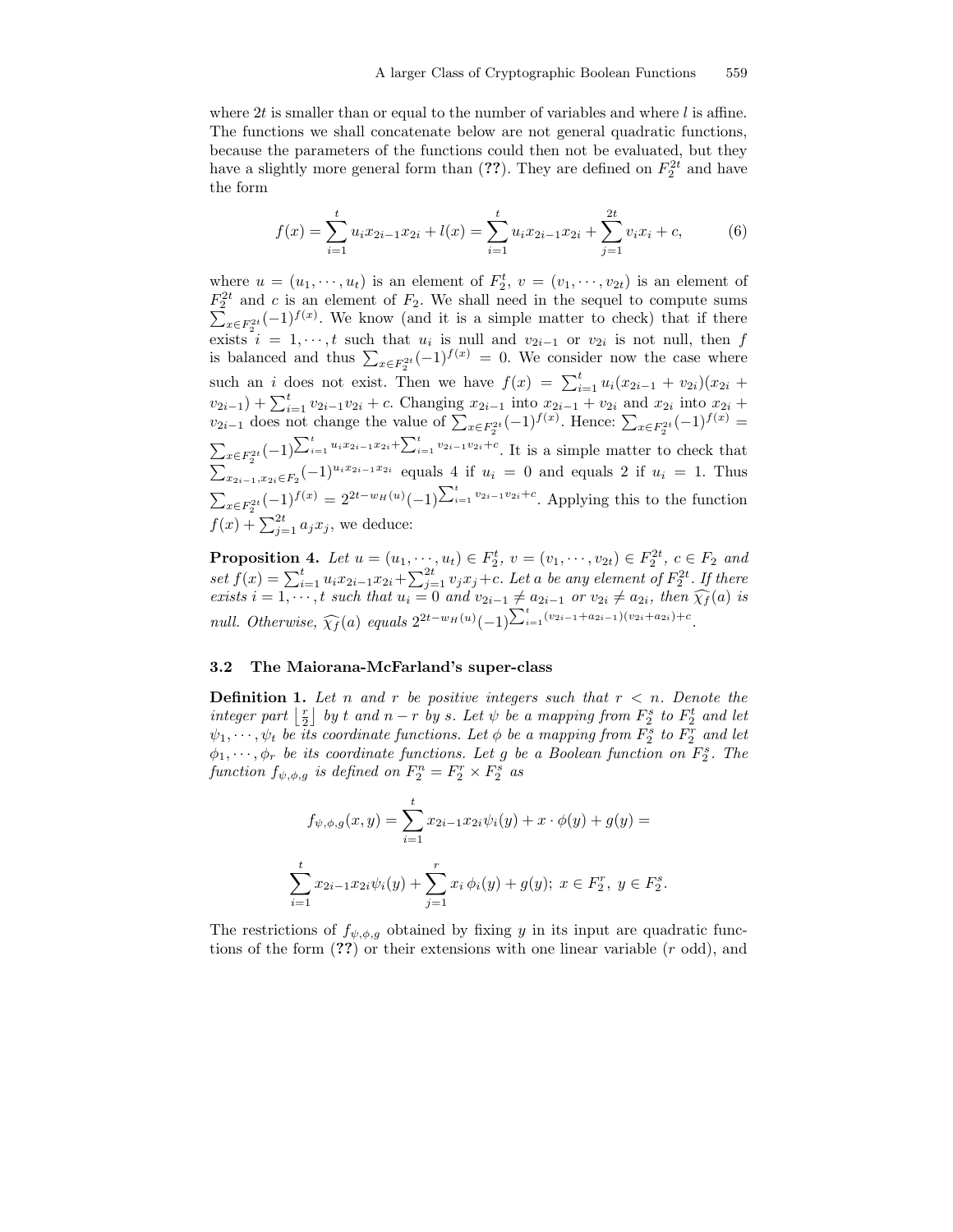$f_{\psi,\phi,g}(x,y)$ , viewed as a binary vector of length  $2^n$ , equals the concatenation of quadratic functions. Maiorana-McFarland's functions correspond to the case where  $\psi$  is the null mapping. As a direct consequence of Proposition ??, we have:

**Theorem 1.** Let  $f_{\psi,\phi,g}$  be defined as in Definition ??. Then for every  $a \in F_2^r$ and every  $b \in F_2^s$  we have

$$
\widehat{\chi_{f_{\psi,\phi,g}}}(a,b) = \sum_{y \in E_a} 2^{r-w_H(\psi(y))} (-1)^{\sum_{i=1}^t (\phi_{2i-1}(y) + a_{2i-1})(\phi_{2i}(y) + a_{2i}) + g(y) + y \cdot b},
$$

where  $E_a$  is the superset of  $\phi^{-1}(a)$  equal if r is even to

$$
\{y \in F_2^s / \forall i \le t, \, \psi_i(y) = 0 \Rightarrow (\phi_{2i-1}(y) = a_{2i-1} \text{ and } \phi_{2i}(y) = a_{2i})\},\
$$

and if r is odd to

$$
\left\{y \in F_2^s / \begin{cases} \forall i \leq t, \, \psi_i(y) = 0 \Rightarrow (\phi_{2i-1}(y) = a_{2i-1} \text{ and } \phi_{2i}(y) = a_{2i}) \\ \phi_r(y) = a_r \end{cases} \right\}.
$$

**Remark:** let y be an element of  $F_2^s$ . Denote the weight of  $\psi(y)$  by l. Then y belongs to  $4^l$  sets  $E_a$ . One of them is  $E_{\phi(y)}$ . The others correspond to the vectors  $a \neq \phi(y)$  such that  $a_{2i-1} = \phi_{2i-1}(y)$  and  $a_{2i} = \phi_{2i}(y)$  for every index i outside the support of the vector  $\psi(y)$ .

# 4 Cryptographic properties of the constructed functions

#### 4.1 Algebraic degree

Let  $f_{\psi,\phi,g}$  be defined as in Definition ??. The degree of  $f_{\psi,\phi,g}$  clearly equals  $\max(2+d^{\circ}\psi_1,\dots,2+d^{\circ}\psi_t,1+d^{\circ}\phi_1,\dots,1+d^{\circ}\phi_r,d^{\circ}g)$ . It is upper bounded by  $2 + s$ .

## 4.2 Nonlinearity

**Theorem 2.** Let  $f_{\psi,\phi,g}$  be defined as in Definition ??. Denote by M the maximum weight of  $\psi(y)$  for  $y \in F_2^s$ , and by M' its minimum weight. Then the nonlinearity  $N_{f_{\psi,\phi,g}}$  of  $f_{\psi,\phi,g}$  satisfies

$$
2^{n-1} - 2^{r-M'-1} \max_{a \in F_2^r} |E_a| \le 2^{n-1} - \max_{a \in F_2^r} \sum_{y \in E_a} 2^{r-w_H(\psi(y))-1} \le N_{f_{\psi,\phi,g}} \le
$$
  

$$
2^{n-1} - \max_{a \in F_2^r} \sqrt{\sum_{y \in E_a} 2^{2r-2w_H(\psi(y))-2} \le 2^{n-1} - 2^{r-M-1} \max_{a \in F_2^r} \sqrt{|E_a|}}
$$

where  $|E_a|$  denotes the size of the set  $E_a$  defined in Theorem ??.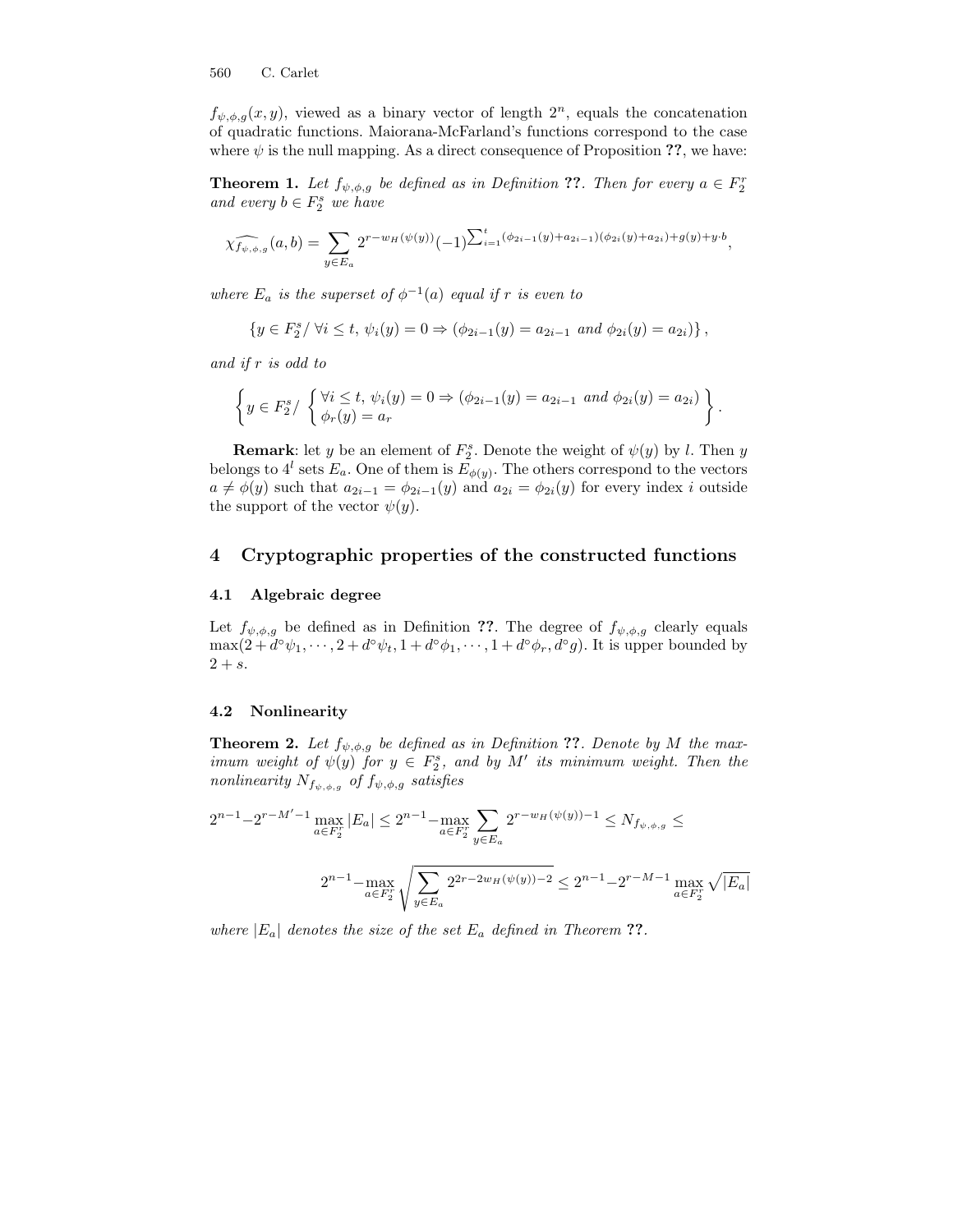The proof is similar to that of Proposition ?? and is omitted because of length constraints.

We have seen above that the nonlinearity of a Maiorana-McFarland's function  $f_{\phi,g}$  can be more easily determined when  $\phi$  is injective. The function is then "three-valued". The nonlinearity of  $f_{\psi,\phi,q}$  can similarly be more precisely determined when all the sets  $E_a$  have size at most 1, i.e. when the quadratic functions whose concatenation is  $f_{\psi,\phi,q}$  have disjoint spectra.

**Proposition 5.** Let  $f_{\psi,\phi,q}$  be defined as in Definition ??. Every set  $E_a$  has at most one element if and only if, for every two distinct elements y and y' of  $F_2^s$ , denoting by  $J_y$  the set of indices equal to  $\{j \leq 2t/\psi_{\left\lceil \frac{j}{2} \right\rceil}(y) = 0\}$  if r is even and  $t$ o  $\{j \leq 2t/\psi_{\left\lceil\frac{j}{2}\right\rceil}(y) = 0\} \cup \{r\}$  if  $r$  is odd, there exists  $i \in J_y \cap J_{y'}$  such that  $\phi_j(y) \neq \phi_j(y')$ .

Notice that, even in this case,  $f_{\psi,\phi,g}$  is not necessarily three-valued: the magnitude of  $\widehat{\chi_{f_{\psi,\phi,g}}}$  being bounded between  $2^{r-M}$  and  $2^{r-M'}$  where M (resp. M') is the maximum (resp. minimum) weight of  $\psi(y), y \in F_2^s$ , the function  $f_{\psi,\phi,g}$  is three-valued if  $M' = M$ . We study below a situation in which the hypothesis of Proposition ?? is satisfied.

**Corollary 1.** Let  $f_{\psi,\phi,g}$  be defined as in Definition ?? and let M be the maximum weight of  $\psi(y)$ ,  $y \in F_2^s$ . Suppose that  $\phi$  is injective and that for every two distinct elements y and y' of  $F_2^s$ , the set  $\{i \leq t; \phi_{2i-1}(y) \neq \phi_{2i-1}(y') \text{ or } \phi_{2i}(y) \neq$  $\{\phi_{2i}(y')\}$  has size strictly greater than 2M (this condition is satisfied in particular if the set  $\phi(F_2^s)$  has minimum Hamming distance strictly greater than 4M). Then, every set  $E_a$  has size at most 1, and  $N_{f_{\psi,\phi,g}} = 2^{n-1} - 2^j$  where  $r - M - 1 \leq j \leq r - M' - 1.$ 

*Proof.* For every two elements  $y \neq y'$  of  $F_2^s$ , since  $\psi(y)$  and  $\psi(y')$  have weights smaller than or equal to M, at most 2M indices  $i \leq t$  satisfy  $\psi_i(y) = 1$  or  $\psi_i(y') = 1$ . The condition satisfied by  $\phi$  implies that there exists  $i \leq t$  such that  $\psi_i(y) = \psi_i(y') = 0$  and  $\phi_{2i-1}(y) \neq \phi_{2i-1}(y')$  or  $\phi_{2i}(y) \neq \phi_{2i}(y')$ , and the hypothesis of Proposition ?? is satisfied. Thus every set  $E_a$  contains at most one element. Theorem ?? completes the proof.  $\Diamond$ 

### 4.3 Balancedness and resiliency

**Theorem 3.** Let  $f_{\psi,\phi,g}$  be defined as in Definition ?? and let k be non-negative. For every  $y \in F_2^s$ , denote by  $I_y$  the set of indices equal to  $\{j \leq 2t/\psi_{\lceil \frac{j}{2} \rceil}(y) =$ 0 and  $\phi_j(y) = 1$  if r is even or if r is odd and  $\phi_r(y) = 0$ , and to  $\{j \leq$  $2t/\psi_{\left\lceil\frac{j}{2}\right\rceil}(y) = 0$  and  $\phi_j(y) = 1$   $\} \cup \{r\}$  if r is odd and  $\phi_r(y) = 1$ . Assume that for every  $y \in F_2^s$ ,  $I_y$  has size strictly greater than k. Then  $f_{\psi,\phi,g}$  is m-resilient with  $m \geq k$ .

In particular, if for every  $y \in F_2^s$ , the set  $I_y$  is not empty, then  $f_{\psi,\phi,g}$  is balanced.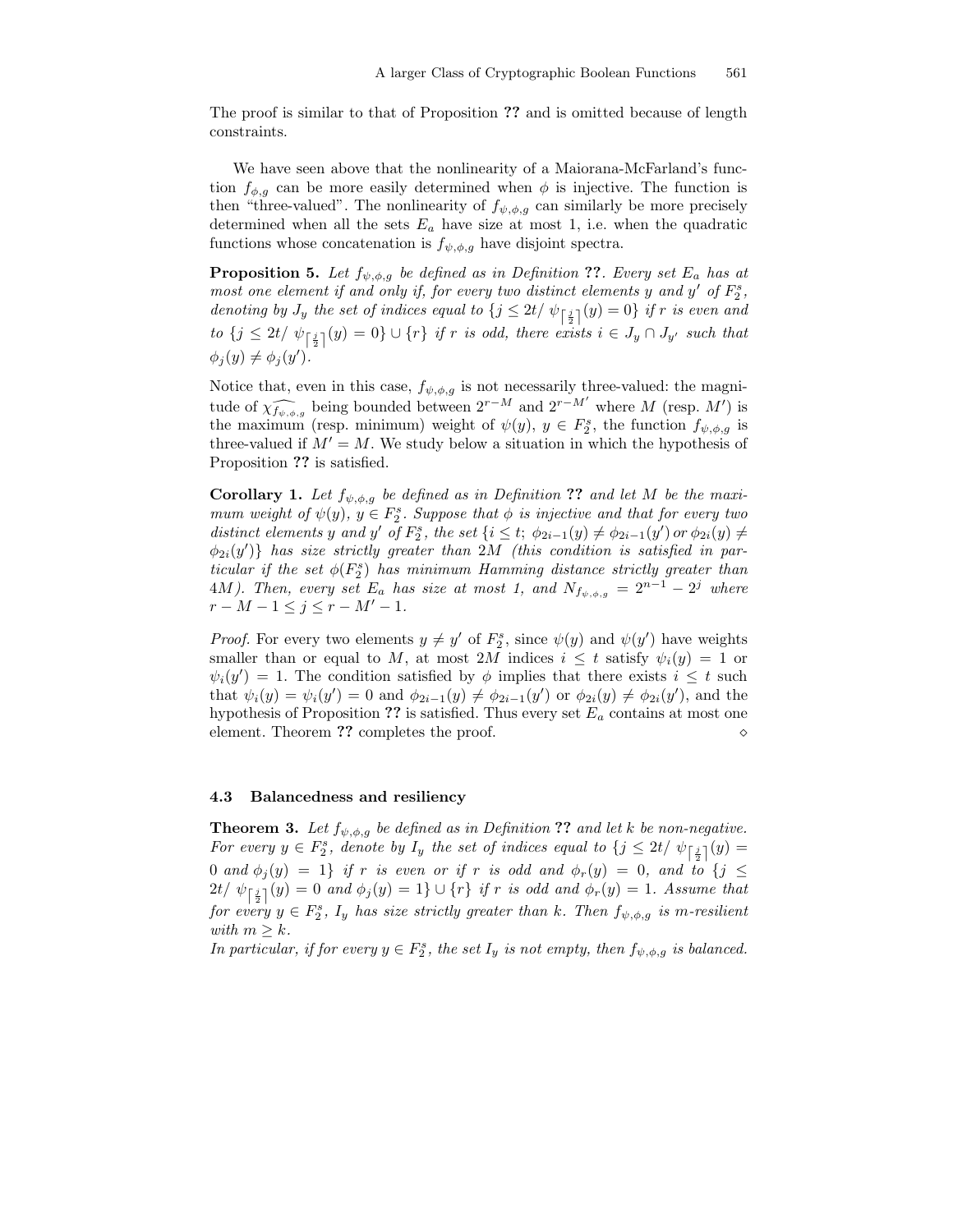*Proof*: Let  $a \in F_2^r$  and  $b \in F_2^s$ . Assume that  $(a, b)$  has weight smaller than or equal to  $k$ . Then  $a$  has weight smaller than or equal to  $k$ . Let  $y$  be an element of the set  $E_a$  (defined in Theorem ??), then for every index j in  $I_y$ , we must have  $a_j = 1$ . According to the hypothesis on  $I_y$ , the word a must then have weight strictly greater than  $k$ , a contradiction. We deduce that the set  $E_a$  is empty and, thus, that  $\widehat{\chi}_f(a, b) = 0.$ 

In the case of Maiorana-McFarland's functions, the condition of Theorem ?? reduces to the fact that every element in  $\phi(F_2^s)$  has Hamming weight strictly greater than k, since all coordinate functions of  $\psi$  are null. Let us translate the condition similarly in the general case.

**Corollary 2.** Let  $f_{\psi,\phi,q}$  be defined as in Definition ?? and let k be a nonnegative integer. Consider the mapping  $\Phi$  from  $F_2^s$  to  $F_2^r$  whose jth coordinate function for  $j \leq 2t$  equals the product of the Boolean functions  $\phi_j$  and  $1 + \psi_{\lceil \frac{j}{2} \rceil}$ and whose rth coordinate function equals  $\phi_r$  if r is odd. If the image of every element in  $F_2^s$  by  $\Phi$  has Hamming weight strictly greater than k, then  $f_{\psi,\phi,g}$  is m-resilient with  $m \geq k$ .

In particular, if the image of every element in  $F_2^s$  by  $\Phi$  is nonzero, then  $f_{\psi,\phi,g}$ is balanced.

*Proof*: For every  $y \in F_2^s$ , the set  $I_y$  introduced in Theorem ?? equals the support of  $\Phi(y)$ . Thus, it has size strictly greater than k if and only if  $\Phi(y)$  has Hamming weight strictly greater than k. Theorem ?? completes the proof.  $\diamond$ 

### Remark:

- If the mapping  $\phi$  satisfies  $w_H(\phi(y)) > k$  for every  $y \in F_2^s$ , then the mapping  $\Phi$ satisfies  $w_H(\Phi(y)) > k - 2M$  for every y, since the vectors  $\phi(y)$  and  $\Phi(y)$  lie at distance at most 2M from each other.

- The results of Theorem ?? and Corollary ?? can be refined the same way as in Proposition ??.

Constructions of highly nonlinear resilient functions from the super**class** - Let *n* be even and  $\phi: F_2^{n/2} \rightarrow F_2^{n/2} \setminus \{0\}$  be chosen such that every vector different from  $(1, \dots, 1)$  has one reverse image by  $\phi$  and  $(1, \dots, 1)$  has two reverse images by  $\phi$ . For every  $g: F_2^{n/2} \mapsto F_2$ , the function  $f_{\phi,g}$  is then balanced, since  $\phi$  does not take the zero value; but it has nonlinearity  $2^{n-1} - 2^r = 2^{n-1} - 2^{n/2}$ only. We shall increase this nonlinearity by considering, instead of  $f_{\phi,g}$ , a function  $f_{\psi,\phi,g}$  where  $\psi$  is chosen such that  $f_{\psi,\phi,g}$  is still balanced. Choose  $\psi(y)$  equal to the zero vector, except at one element u of  $\phi^{-1}(1,\dots,1)$ . If  $n/2$  is odd or if it is even and if we choose as value of  $\psi(u)$  a vector of  $F_2^t$  different from  $(1,\dots,1)$ , then for every  $g: F_2^{n/2} \mapsto F_2$ , the function  $f_{\psi,\phi,g}$  is balanced since  $E_{(0,\dots,0)} = \emptyset$ . According to Theorem ??, its nonlinearity equals  $2^{n-1} - 2^{n/2-1} 2^{n/2-w}$ <sup> $(\psi(u))-1$ </sup>. So let us choose for  $\psi(u)$  a vector of highest possible weight:  $\lceil \frac{n}{4} \rceil - 1$ . Then  $f_{\psi,\phi,g}$  has nonlinearity  $2^{n-1} - 2^{n/2-1} - 2^{n/2-1} = 2^{n-1} - 2^{n/2-1} -$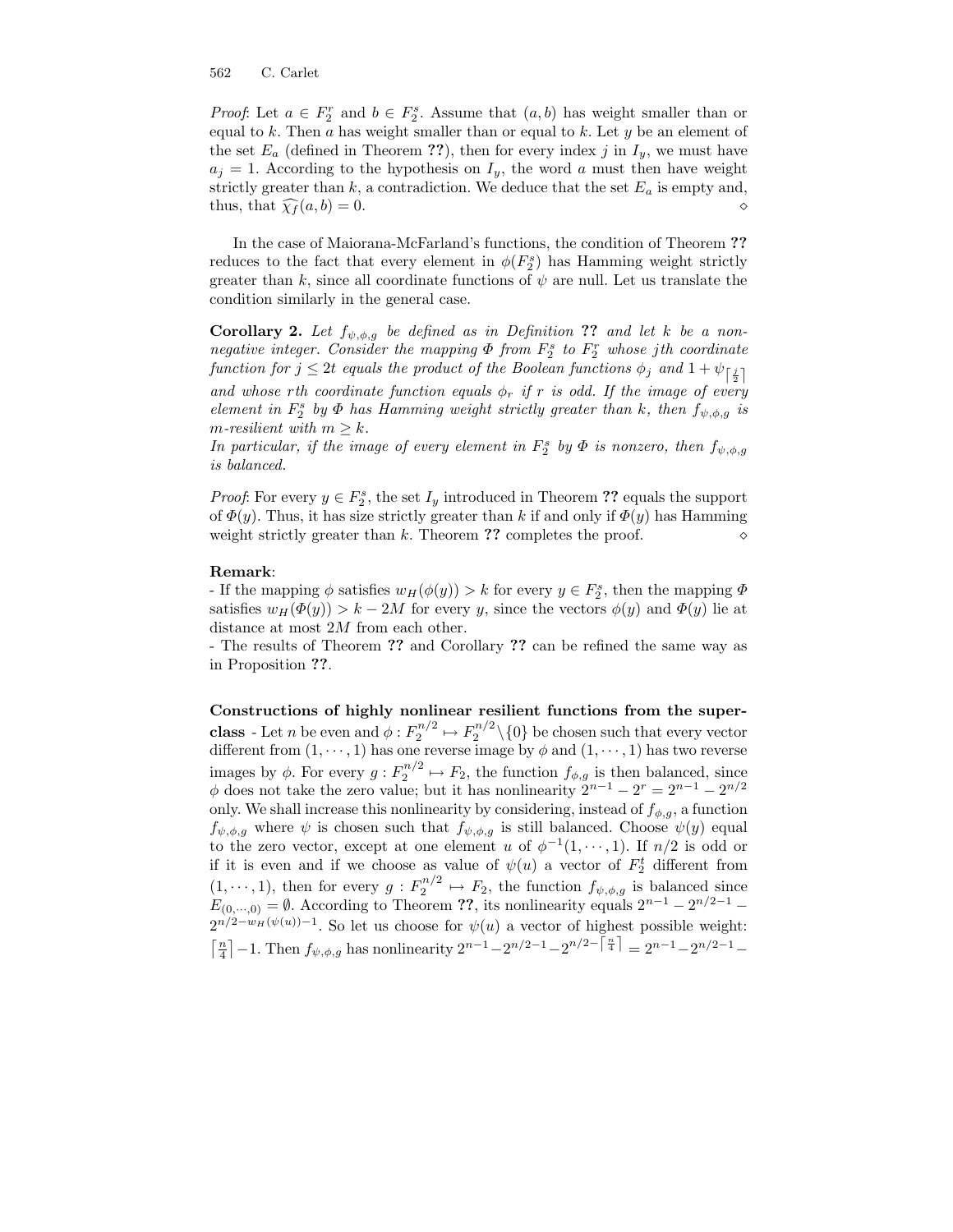$2^{\left\lfloor \frac{n}{4} \right\rfloor}$ . If  $n/2$  is odd, then  $f_{\psi,\phi,g}$  has nonlinearity  $2^{n-1} - 2^{n/2-1} - 2^{(n/2-1)/2}$ , which is the best known nonlinearity for balanced functions if  $n \leq 26$  (this same nonlinearity can be also reached with Dobbertin's method; the other methods do not work here: it can be checked that extending Patterson-Wiedemann's functions [?] or their modifications by Maitra-Sarkar [?] to even numbers of variables gives worse nonlinearities). Notice that this nonlinearity is impossible to exceed with a Maiorana-McFarland's function with  $\phi: F_2^{n-r} \mapsto F_2^r \setminus \{0\}.$ Indeed, if  $r \ge n/2$  then  $f_{\phi,g}$  has nonlinearity at most  $2^{n-1} - 2^{n/2}$  (since  $\phi$ cannot be injective if  $r = n/2$ ) and if  $r < n/2$  then there exists  $a \in F_2^r$  such that  $|\phi^{-1}(a)| \geq \frac{2^{n-r}}{2^r-1}$  $\frac{2^{n-r}}{2^r-1}$  and thus, according to Proposition ??,  $N_{f_{\phi,g}} \leq 2^{n-1}$  –  $2^{r-1}\left[\sqrt{\frac{2^{n-r}}{2^r-1}}\right]$  $= 2^{n-1} - 2^{r-1} \left[ 2^{n/2-r} \sqrt{\frac{2^r}{2^r-1}} \right]$ . We have  $\sqrt{\frac{2^r}{2^r-1}} > 1 + 2^{-r-1}$ . Thus  $N_{f_{\phi,g}} \leq 2^{n-1} - 2^{n/2-1} - 2^{r-1} \left[ 2^{n/2-2r-1} + \epsilon \right]$  where  $\epsilon > 0$ . We checked that  $N_{f_{\phi,g}}$  cannot then exceed  $2^{n-1} - 2^{n/2-1} - 2^{(n/2-1)/2}$ . It seems impossible that  $N_{f_{\phi,g}}$  equals  $2^{n-1} - 2^{n/2-1} - 2^{(n/2-1)/2}$ , but we could not prove it.

- Let *n* be even and and let *k* be an integer such that  $\sum_{i=0}^{k} {n/2-2 \choose i} \le \frac{2^{n/2-2}}{5}$  $\frac{2}{5}$ . Then we have  $2^{n/2-2} - \sum_{i=k+1}^{n/2-2} {n/2-2 \choose i} \le \frac{1}{5} 2^{n/2-2}$ , thus  $2^{n/2} \le 5 \sum_{i=k+1}^{n/2-2} {n/2-2 \choose i}$ and there can exist  $\phi: F_2^{n/2} \mapsto \{x \in F_2^{n/2}; w_H(x_3, \dots, x_{n/2}) > k\}$  such that for every  $u \in F_2^{n/2-2}$ , at most one element of  $F_2^2 \times \{u\}$  has two reverse images by  $\phi$ and the three others have at most one reverse image. For every element  $a \in F_2^{n/2}$ which has two reverse images, choose  $y \in \phi^{-1}(a)$  and take  $\psi(y) = (1, 0, \dots, 0)$ . Take  $\psi(y) = (0, \dots, 0)$  for every other element. Then  $f_{\psi, \phi, g}$  is at least k-resilient and has nonlinearity  $2^{n-1} - 2^{n/2-1} - 2^{n/2-2}$ , while  $f_{\phi,g}$  is also at least k-resilient but has nonlinearity  $2^{n-1} - 2^{n/2}$ .

- A general method: Let  $\phi: F_2^s \mapsto F_2^r$  be injective and such that  $\phi^{-1}(a) = \emptyset$ for every a of Hamming weight at most  $k \left( f_{\phi,q} \right)$  is then k-resilient for every g; we have seen that such functions can achieve high nonlinearities). Choose a subset  $I$ of  $\{1, \dots, t\}$ , where  $t = \lfloor \frac{r}{2} \rfloor$  and denote its size by M. In our choice of the values taken by  $\psi$ , some of the vectors in  $\psi(F_2^t)$  will have I as support and the others will be null. To ensure that  $f_{\psi,\phi,g}$  is k-resilient, we need that for every  $y \in F_2^s$ such that  $\psi(y) \neq 0$ , the word obtained from  $\phi(y)$  by erasing all its coordinates of indices  $j \leq 2t$  such that  $\left\lceil \frac{j}{2} \right\rceil \in I$  has weight strictly greater than k. So we choose a subset U of  $F_2^{r-2M}$  of minimum weight at least  $k+1$ , we denote by  $\tilde{U}$ the set of all  $y \in F_2^s$  such that the word  $\tilde{\phi}(y)$  obtained from  $\phi(y)$  by erasing all these coordinates belongs to U, and we set  $\psi$  such that  $\psi_i(y) = 1$  if  $y \in U$  and  $i \in I$  and  $\psi_i(y) = 0$  otherwise. Assume that every non-empty set  $E_a$  is a flat and that, for every a such that  $\phi^{-1}(a) \in \tilde{U}$ , the restriction of g to  $E_a$  is bent. Then the upper bound of Theorem ?? is achieved. We have  $E_a = \emptyset$  for every a of Hamming weight at most k,  $|E_a| = 1$  for every a such that  $w_H(a) > k$  and  $\phi^{-1}(a) \notin \tilde{U}$  and  $|E_a| = 2^{2M}$  for every a such that.  $w_H(a) > k$  and  $\phi^{-1}(a) \in \tilde{U}$ . Then  $f_{\psi,\phi,g}$  has same resiliency order and nonlinearity as  $f_{\phi,g}$ .

Acknowledgement: the author thanks one of the anonymous referees for his (her) useful observations.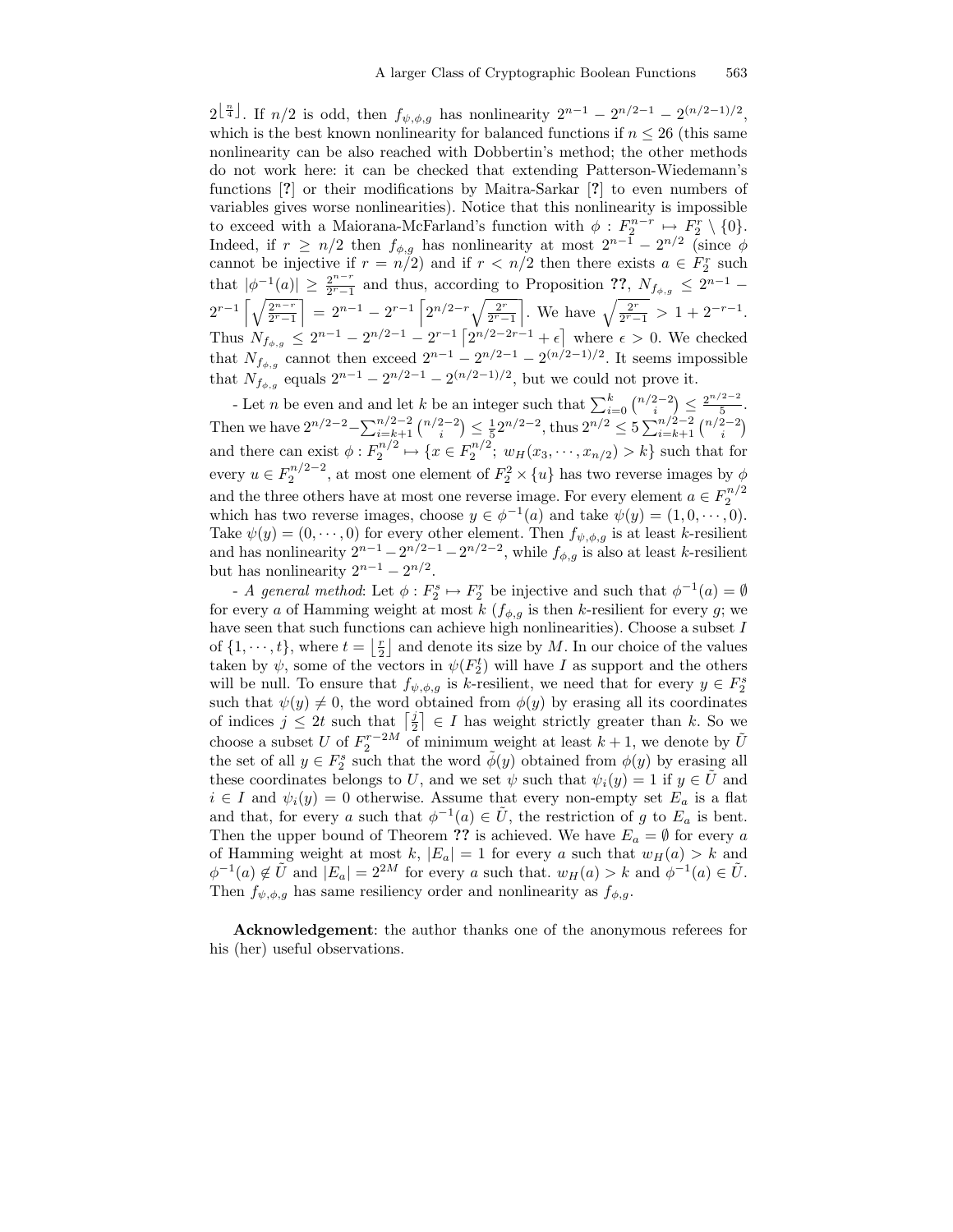# References

- 1. P. Camion, C. Carlet, P. Charpin, N. Sendrier, "On correlation-immune functions", Advances in Cryptology-CRYPTO'91, Lecture Notes in Computer Science 576, pp. 86–100 (1991).
- 2. A. Canteaut, C. Carlet, P. Charpin et C. Fontaine. "On cryptographic properties of the cosets of  $R(1, m)$ ". IEEE Transactions on Information Theory Vol. 47, no 4, pp. 1494-1513 (2001)
- 3. A. Canteaut and M. Trabbia. "Improved fast correlation attacks using parity-check equations of weight 4 and 5", Advanced in Cryptology-EUROCRYPT 2000. Lecture notes in computer science 1807, pp. 573-588 (2000).
- 4. A. Canteaut and M. Videau. "Degree of Composition of Highly Nonlinear Functions and Applications to Higher Order Differential Cryptanalysis", Advances in Cryptology, EUROCRYPT2002, Lecture Notes in Computer Science 2332, Springer Verlag, pp. 518-533 (2002)
- 5. C. Carlet. "Partially-bent functions", Designs Codes and Cryptography, 3, pp. 135- 145 (1993) and Advances in Cryptology-CRYPTO'92 Lecture Notes in Computer Science 740, pp. 280-291 (1993).
- 6. C. Carlet. "More correlation-immune and resilient functions over Galois fields and Galois rings". Advances in Cryptology, EUROCRYPT' 97, Lecture Notes in Computer Science 1233, Springer Verlag, pp. 422-433 (1997).
- 7. C. Carlet. "On the coset weight divisibility and nonlinearity of resilient and correlation-immune functions", Proceedings of SETA'01 (Sequences and their Applications 2001), Discrete Mathematics and Theoretical Computer Science, Springer, pp. 131-144 (2001).
- 8. C. Carlet and P. Sarkar. "Spectral Domain Analysis of Correlation Immune and Resilient Boolean Functions". Finite fields and Applications 8, pp. 120-130 (2002).
- 9. S. Chee, S. Lee, K. Kim and D. Kim. "Correlation immune functions with controlable nonlinearity". ETRI Journal, vol 19, no 4, pp. 389-401 (1997).
- 10. S. Chee, S. Lee, D. Lee and S. H. Sung. "On the correlation immune functions and their nonlinearity" proceedings of Asiacrypt'96, LNCS 1163, pp. 232-243 (1997).
- 11. T. W. Cusick. "On constructing balanced correlation immune functions". Proceedings of SETA'98 (Sequences and their Applications 1998), Discrete Mathematics and Theoretical Computer Science, Springer, pp. 184-190 (1999).
- 12. J. F. Dillon. Elementary Hadamard Difference sets. Ph. D. Thesis, Univ. of Maryland (1974).
- 13. H. Dobbertin, " Construction of bent functions and balanced Boolean functions with high nonlinearity", Fast Software Encryption (Proceedings of the 1994 Leuven Workshop on Cryptographic Algorithms), Lecture Notes in Computer Science 1008, pp. 61-74 (1995).
- 14. Mac Williams, F. J. and N. J. Sloane (1977). The theory of error-correcting codes, Amsterdam, North Holland.
- 15. S. Maitra and P. Sarkar. "Modifications of Patterson-Wiedemann functions for cryptographic applications". IEEE Trans. Inform. Theory, Vol. 48, pp. 278-284, 2002.
- 16. W. Meier and O. Staffelbach. " Nonlinearity Criteria for Cryptographic Functions", Advances in Cryptology, EUROCRYPT' 89, Lecture Notes in Computer Science 434, Springer Verlag, pp. 549-562 (1990).
- 17. N.J. Patterson and D.H. Wiedemann. "The covering radius of the  $[2^{15}, 16]$  Reed-Muller code is at least 16276". IEEE Trans. Inform. Theory, IT-29, pp. 354-356 (1983).